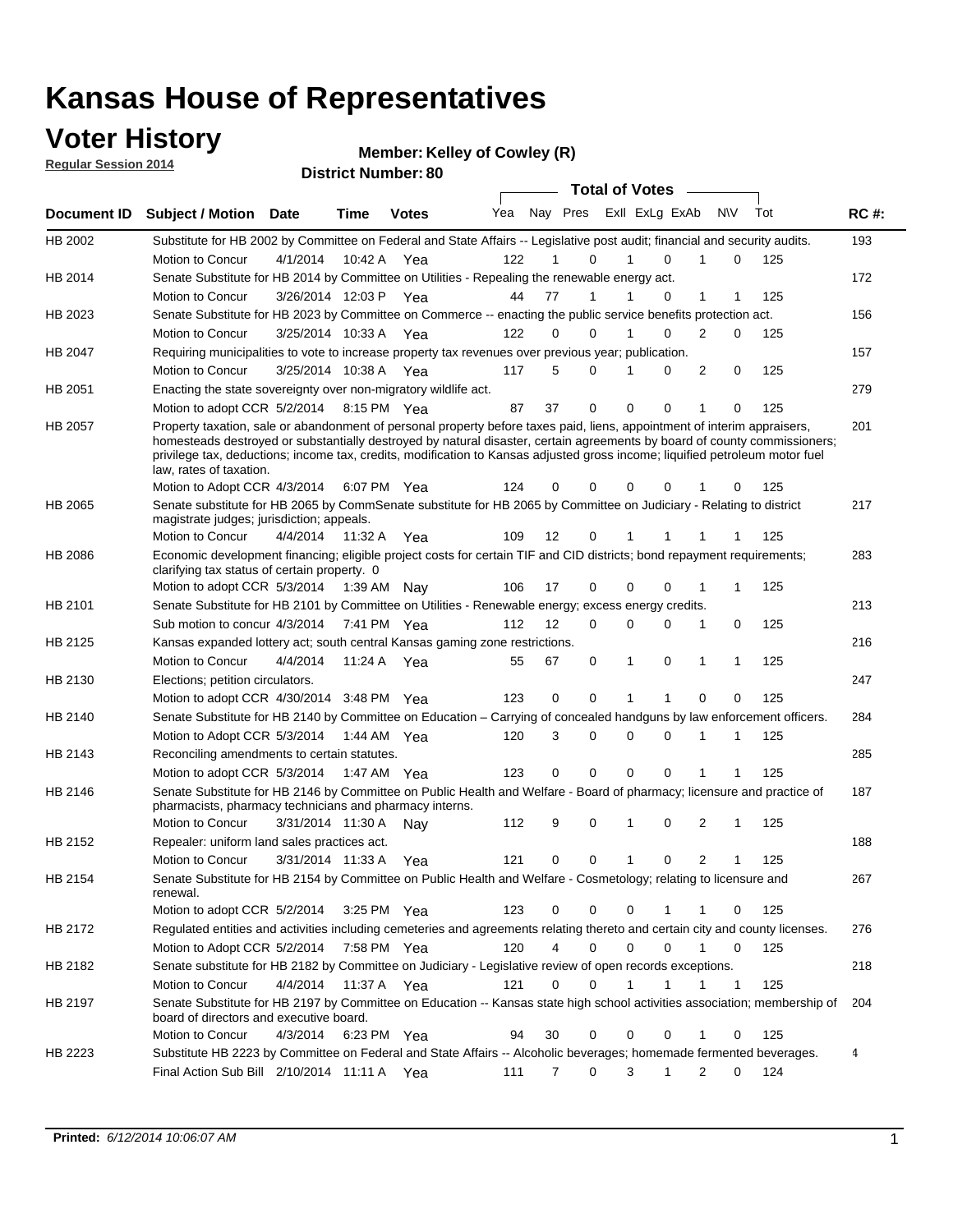### **Voter History**

**District Number: 80 Member: Kelley of Cowley (R) Regular Session 2014**

|                |                                                                                                                                                                                                                                                                                                                                                                                                                                                                                                                                                                                                                                                                                                                                                                                                                                                                                                                 |                       |             |              |                             |              | <b>Total of Votes</b> |              |             |             |     |     |             |
|----------------|-----------------------------------------------------------------------------------------------------------------------------------------------------------------------------------------------------------------------------------------------------------------------------------------------------------------------------------------------------------------------------------------------------------------------------------------------------------------------------------------------------------------------------------------------------------------------------------------------------------------------------------------------------------------------------------------------------------------------------------------------------------------------------------------------------------------------------------------------------------------------------------------------------------------|-----------------------|-------------|--------------|-----------------------------|--------------|-----------------------|--------------|-------------|-------------|-----|-----|-------------|
| Document ID    | <b>Subject / Motion Date</b>                                                                                                                                                                                                                                                                                                                                                                                                                                                                                                                                                                                                                                                                                                                                                                                                                                                                                    |                       | Time        | <b>Votes</b> | Yea Nay Pres ExII ExLg ExAb |              |                       |              |             |             | N\V | Tot | <b>RC#:</b> |
| HB 2223        | Substitute for HB 2223 by Committee on Federal and State Affairs—Alcoholic beverages; homemade fermented beverages;<br>microbrewery gallonage expanded; liquor license length of citizenship.<br>Motion to Concur                                                                                                                                                                                                                                                                                                                                                                                                                                                                                                                                                                                                                                                                                               | 4/3/2014              | 6:27 PM Nay |              | 115                         | 9            | 0                     | 0            | 0           |             | 0   | 125 | 205         |
| HB 2231        | Senate Substitute for Substitute for HB 2231 by Committee on Ways and Means - Appropriations for FY 2014, FY 2015, FY<br>2016, FY 2017 and FY 2018 for various state agencies; capital improvement projects; claims against the state.                                                                                                                                                                                                                                                                                                                                                                                                                                                                                                                                                                                                                                                                          |                       |             |              |                             |              |                       |              |             |             |     |     | 282         |
|                | Motion to adopt CCR 5/2/2014 9:48 PM Nay                                                                                                                                                                                                                                                                                                                                                                                                                                                                                                                                                                                                                                                                                                                                                                                                                                                                        |                       |             |              | 70                          | 54           | 0                     | 0            | 0           | 1           | 0   | 125 |             |
| <b>HB 2246</b> | Substitute for HB 2246 by Committee on Commerce, Labor and Economic Development - Peer review for certain licensed<br>technical professions.                                                                                                                                                                                                                                                                                                                                                                                                                                                                                                                                                                                                                                                                                                                                                                    |                       |             |              |                             |              |                       |              |             |             |     |     | 38          |
|                | EFA Sub Bill                                                                                                                                                                                                                                                                                                                                                                                                                                                                                                                                                                                                                                                                                                                                                                                                                                                                                                    | 2/21/2014 1:34 PM Yea |             |              | 120                         | 0            | 0                     | 1            | 0           | 2           | 1   | 124 |             |
| HB 2246        | Substitute for HB 2246 by Committee on Commerce, Labor and Economic Development - Peer review for certain licensed<br>technical professions.                                                                                                                                                                                                                                                                                                                                                                                                                                                                                                                                                                                                                                                                                                                                                                    |                       |             |              |                             |              |                       |              |             |             |     |     | 260         |
|                | Motion to Concur                                                                                                                                                                                                                                                                                                                                                                                                                                                                                                                                                                                                                                                                                                                                                                                                                                                                                                | 5/2/2014              | 11:40 A     | Yea          | 124                         | 0            | 0                     | 0            |             | 0           | 0   | 125 |             |
| HB 2272        | Kansas expanded lottery act; southeast Kansas gaming zone; privilege fee and investment threshold amount reduced.                                                                                                                                                                                                                                                                                                                                                                                                                                                                                                                                                                                                                                                                                                                                                                                               |                       |             |              |                             |              |                       |              |             |             |     |     | 200         |
|                | Motion to Concur                                                                                                                                                                                                                                                                                                                                                                                                                                                                                                                                                                                                                                                                                                                                                                                                                                                                                                | 4/2/2014              | 4:18 PM N\V |              | 84                          | 36           | 0                     | 0            | $\Omega$    |             | 4   | 125 |             |
| HB 2296        | Campaign finance; permitted uses of campaign funds; increased exemption amount for certain candidates; contributor<br>information; lobbyist filings.                                                                                                                                                                                                                                                                                                                                                                                                                                                                                                                                                                                                                                                                                                                                                            |                       |             |              |                             |              |                       |              |             |             |     |     | 248         |
|                | Motion to adopt CCR 4/30/2014 3:53 PM Yea                                                                                                                                                                                                                                                                                                                                                                                                                                                                                                                                                                                                                                                                                                                                                                                                                                                                       |                       |             |              | 119                         | 4            | 0                     | 1            |             | 0           | 0   | 125 |             |
| HB 2296        | Campaign finance; permitted uses of campaign funds; increased exemption amount for certain candidates; contributor<br>information; lobbyist filings.<br>Motion to Override                                                                                                                                                                                                                                                                                                                                                                                                                                                                                                                                                                                                                                                                                                                                      | 5/30/2014 10:24 A Yea |             |              | 96                          | 5            | 0                     | 0            | 0           | 0           | 24  | 125 | 287         |
| <b>HB 2298</b> | Veto<br>Senate Sub for HB 2298 by Committee on Judiciary - Uniform controlled substances act. Senate Sub for HB 2298 by                                                                                                                                                                                                                                                                                                                                                                                                                                                                                                                                                                                                                                                                                                                                                                                         |                       |             |              |                             |              |                       |              |             |             |     |     | 209         |
|                | Committee on Judiciary - Uniform controlled substances act.<br>Motion to Concur                                                                                                                                                                                                                                                                                                                                                                                                                                                                                                                                                                                                                                                                                                                                                                                                                                 | 4/3/2014              | 6:40 PM Yea |              | 123                         | $\mathbf{1}$ | 0                     | 0            | $\mathbf 0$ | 1           | 0   | 125 |             |
| HB 2303        | Relating to driver's license fees; driving under the influence equipment fund.                                                                                                                                                                                                                                                                                                                                                                                                                                                                                                                                                                                                                                                                                                                                                                                                                                  |                       |             |              |                             |              |                       |              |             |             |     |     | 1           |
|                | Motion to adopt CCR 1/22/2014 11:45 A ExAb                                                                                                                                                                                                                                                                                                                                                                                                                                                                                                                                                                                                                                                                                                                                                                                                                                                                      |                       |             |              |                             |              | 0                     | 1            | 0           | 4           | 0   | 125 |             |
|                |                                                                                                                                                                                                                                                                                                                                                                                                                                                                                                                                                                                                                                                                                                                                                                                                                                                                                                                 |                       |             |              | 109                         | 11           |                       |              |             |             |     |     |             |
| HB 2312        | Local governments; investment of idle funds; changes.                                                                                                                                                                                                                                                                                                                                                                                                                                                                                                                                                                                                                                                                                                                                                                                                                                                           |                       |             |              |                             |              |                       |              |             |             |     |     | 253         |
|                | Motion to Concur                                                                                                                                                                                                                                                                                                                                                                                                                                                                                                                                                                                                                                                                                                                                                                                                                                                                                                | 5/1/2014              | 4:31 PM Yea |              | 123                         | 2            | 0                     | 0            | 0           | $\mathbf 0$ | 0   | 125 |             |
| HB 2338        | Substitute for HB 2338 by Committee on Ways and Means - Judicial branch; supplemental appropriation for fiscal year 2015,<br>judiciary operations; increasing various docket fees and creating new docket fees; annually, allowing the allocation of a budget<br>for each judicial district court operations, chief judge would have the authority to expend funds as necessary to carry out the<br>functions of such district if such chief judge elected to do so, including establishing what court personnel are necessary and<br>their compensation; district court judges in judicial district elect chief judge and court of appeals judges elect chief judge of the<br>court of appeals; district judge and district magistrate judge vacancies; statutory authority for longevity bonus for judicial<br>branch employees repealed; nonseverability clause.<br>Motion to Adopt CCR 4/4/2014 7:17 PM Yea |                       |             |              | 66                          | 57           | 0                     | 0            | 0           | 2           | 0   | 125 | 229         |
| HB 2378        | Senate Substitute for HB 2378 by Committee on Assessment and Taxation - Providing sales tax exemption for sales of certain 189                                                                                                                                                                                                                                                                                                                                                                                                                                                                                                                                                                                                                                                                                                                                                                                  |                       |             |              |                             |              |                       |              |             |             |     |     |             |
|                | machinery and equipment used for surface mining activities.<br>Motion to Concur                                                                                                                                                                                                                                                                                                                                                                                                                                                                                                                                                                                                                                                                                                                                                                                                                                 | 3/31/2014 11:35 A     |             | Yea          | 117                         | 4            | 0                     | 1            | 0           | 2           | 1   | 125 |             |
| HB 2389        | Senate Substitute for HB 2389 by Committee on Judiciary - Crimes and criminal procedure; mistreatment of a dependent adult 277<br>or an elder person; RICO; warrants; discharge of certain persons; appeals.                                                                                                                                                                                                                                                                                                                                                                                                                                                                                                                                                                                                                                                                                                    |                       |             |              |                             |              |                       |              |             |             |     |     |             |
|                | Motion to Adopt CCR 5/2/2014                                                                                                                                                                                                                                                                                                                                                                                                                                                                                                                                                                                                                                                                                                                                                                                                                                                                                    |                       | 8:05 PM Yea |              | 123                         | $\mathbf{1}$ | 0                     | 0            | 0           | 1           | 0   | 125 |             |
| HB 2398        | Relating to the Kansas revised limited liability company act.                                                                                                                                                                                                                                                                                                                                                                                                                                                                                                                                                                                                                                                                                                                                                                                                                                                   |                       |             |              |                             |              |                       |              |             |             |     |     | 28          |
|                | <b>Final Action</b><br>Amended                                                                                                                                                                                                                                                                                                                                                                                                                                                                                                                                                                                                                                                                                                                                                                                                                                                                                  | 2/21/2014 11:13 A Yea |             |              | 120                         | 1            | 0                     | $\mathbf{1}$ | 0           | 2           | 0   | 124 |             |
| HB 2402        | National day of the cowboy.                                                                                                                                                                                                                                                                                                                                                                                                                                                                                                                                                                                                                                                                                                                                                                                                                                                                                     |                       |             |              |                             |              |                       |              |             |             |     |     | 163         |
|                | <b>Final Action</b>                                                                                                                                                                                                                                                                                                                                                                                                                                                                                                                                                                                                                                                                                                                                                                                                                                                                                             | 3/26/2014 10:55 A     |             | Yea          | 116                         | 7            | 0                     | 1            | 0           | 1           | 0   | 125 |             |
| HB 2417        | Expansion of rural opportunity zones.                                                                                                                                                                                                                                                                                                                                                                                                                                                                                                                                                                                                                                                                                                                                                                                                                                                                           |                       |             |              |                             |              |                       |              |             |             |     |     | 61          |
|                | <b>Final Action</b><br>Amended                                                                                                                                                                                                                                                                                                                                                                                                                                                                                                                                                                                                                                                                                                                                                                                                                                                                                  | 2/27/2014 10:16 A     |             | Yea          | 104                         | 19           | 0                     | 0            | 0           | 1           | 0   | 124 |             |
| HB 2418        | Adult care home licensure act; removal of outdated rule and regulation reference.                                                                                                                                                                                                                                                                                                                                                                                                                                                                                                                                                                                                                                                                                                                                                                                                                               |                       |             |              |                             |              |                       |              |             |             |     |     | 6           |
|                | <b>Final Action</b>                                                                                                                                                                                                                                                                                                                                                                                                                                                                                                                                                                                                                                                                                                                                                                                                                                                                                             | 2/12/2014 11:20 A Yea |             |              | 121                         | 0            | 0                     | 1            | 0           | 2           | 0   | 124 |             |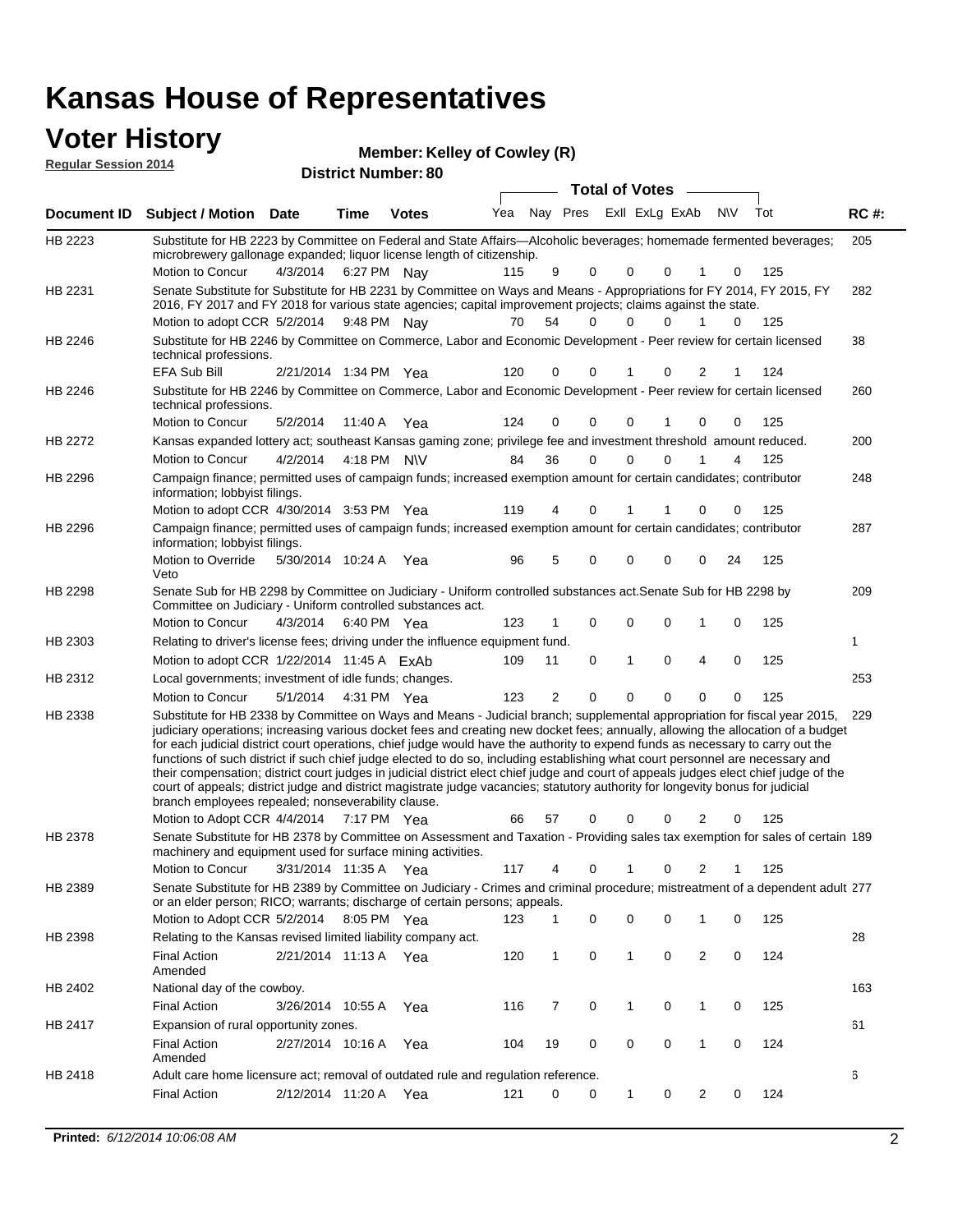### **Voter History**

**Regular Session 2014**

#### **Member: Kelley of Cowley (R)**

|                    |                                                                                                                                                                                                                                                                                                                                                      |                       |             | DISTRICT MAILINGL. ON |     |                |             | <b>Total of Votes</b> |                |                |              |     |             |
|--------------------|------------------------------------------------------------------------------------------------------------------------------------------------------------------------------------------------------------------------------------------------------------------------------------------------------------------------------------------------------|-----------------------|-------------|-----------------------|-----|----------------|-------------|-----------------------|----------------|----------------|--------------|-----|-------------|
| <b>Document ID</b> | <b>Subject / Motion</b>                                                                                                                                                                                                                                                                                                                              | <b>Date</b>           | Time        | <b>Votes</b>          | Yea | Nay Pres       |             |                       | Exll ExLg ExAb |                | <b>NV</b>    | Tot | <b>RC#:</b> |
| HB 2418            | Kansas department for aging and disability services; adult care homes                                                                                                                                                                                                                                                                                |                       |             |                       |     |                |             |                       |                |                |              |     | 221         |
|                    | Motion to Concur                                                                                                                                                                                                                                                                                                                                     | 4/4/2014              | 11:49 A     | Yea                   | 122 | 0              | $\mathbf 0$ | 1                     | 1              | 1              | $\mathbf 0$  | 125 |             |
| HB 2419            | City annexation; fire district territory; detachment.                                                                                                                                                                                                                                                                                                |                       |             |                       |     |                |             |                       |                |                |              |     | 120         |
|                    | <b>Final Action</b>                                                                                                                                                                                                                                                                                                                                  | 3/17/2014 11:19 A     |             | Yea                   | 122 | 0              | 0           | $\mathbf 0$           | $\mathbf 0$    | 2              | 1            | 125 |             |
| HB 2419            | City annexation; fire district territory; detachment.                                                                                                                                                                                                                                                                                                |                       |             |                       |     |                |             |                       |                |                |              |     | 196         |
|                    | Motion to Concur                                                                                                                                                                                                                                                                                                                                     | 4/2/2014              | 10:32 A     | N\V                   | 122 | 0              | 0           | $\mathbf 0$           | $\mathbf 0$    | 2              | 1            | 125 |             |
| HB 2420            | School crossing quards.                                                                                                                                                                                                                                                                                                                              |                       |             |                       |     |                |             |                       |                |                |              |     | 5           |
|                    | <b>Final Action</b><br>Amended                                                                                                                                                                                                                                                                                                                       | 2/10/2014 11:12 A     |             | Yea                   | 118 | 0              | $\mathbf 0$ | 3                     | 1              | 2              | $\mathbf 0$  | 124 |             |
| HB 2420            | School crossing guards.                                                                                                                                                                                                                                                                                                                              |                       |             |                       |     |                |             |                       |                |                |              |     | 197         |
|                    | Motion to Concur                                                                                                                                                                                                                                                                                                                                     | 4/2/2014              | 10:34 A     | Yea                   | 123 | 0              | 0           | 0                     | 0              | 2              | 0            | 125 |             |
| HB 2422            | Defining watercraft for purposes of taxation.                                                                                                                                                                                                                                                                                                        |                       |             |                       |     |                |             |                       |                |                |              |     | 14          |
|                    | <b>Final Action</b><br>Amended                                                                                                                                                                                                                                                                                                                       | 2/14/2014 11:13 A     |             | Yea                   | 118 | 0              | $\mathbf 0$ | 2                     | 0              | 4              | $\mathbf 0$  | 124 |             |
| HB 2424            | Robert G. (Bob) Bethell interchange.                                                                                                                                                                                                                                                                                                                 |                       |             |                       |     |                |             |                       |                |                |              |     | 85          |
|                    | <b>EFA Sub Bill</b>                                                                                                                                                                                                                                                                                                                                  | 2/27/2014 4:03 PM Yea |             |                       | 119 | 4              | 0           | 0                     | $\mathbf 0$    | 1              | $\Omega$     | 124 |             |
| HB 2424            | Substitute for HB 2424 by Committee on Transportation - Designating the Robert G. (Bob) Bethell interchange; the SGT David 190<br>Enzbrenner memorial highway; t the Pack S Clair highway; the ancient Indian traders trail; the Harper county veterans<br>memorial highway; the Bonnie Huy memorial highway; the Bonnie Sharp memorial interchange. |                       |             |                       |     |                |             |                       |                |                |              |     |             |
|                    | Motion to Concur                                                                                                                                                                                                                                                                                                                                     | 3/31/2014 11:37 A Yea |             |                       | 117 | 3              | 0           | 1                     | 0              | 2              | 2            | 125 |             |
| HB 2429            | Making the water conservation program part of and supplemental to the Kansas water appropriation act.                                                                                                                                                                                                                                                |                       |             |                       |     |                |             |                       |                |                |              |     | 7           |
|                    | <b>Final Action</b><br>Amended                                                                                                                                                                                                                                                                                                                       | 2/12/2014 11:22 A Yea |             |                       | 121 | $\Omega$       | 0           | 1                     | $\Omega$       | 2              | $\mathbf 0$  | 124 |             |
| HB 2430            | Promoting employment across Kansas act; benefits.                                                                                                                                                                                                                                                                                                    |                       |             |                       |     |                |             |                       |                |                |              |     | 90          |
|                    | <b>EFA Sub Bill</b>                                                                                                                                                                                                                                                                                                                                  | 2/27/2014 4:08 PM Yea |             |                       | 110 | 13             | 0           | $\mathbf 0$           | $\mathbf 0$    | 1              | 0            | 124 |             |
| HB 2430            | Substitute for HB 2430 by Committee on Commerce, Labor and Economic Development - Promoting employment across<br>Kansas act; benefits.                                                                                                                                                                                                               |                       |             |                       |     |                |             |                       |                |                |              |     | 278         |
|                    | Motion to adopt CCR 5/2/2014                                                                                                                                                                                                                                                                                                                         |                       | 8:09 PM Yea |                       | 114 | 10             | 0           | 0                     | $\mathbf 0$    | 1              | 0            | 125 |             |
| HB 2433            | Relating to the Kansas uniform securities act.                                                                                                                                                                                                                                                                                                       |                       |             |                       |     |                |             |                       |                |                |              |     | 62          |
|                    | <b>Final Action</b><br>Amended                                                                                                                                                                                                                                                                                                                       | 2/27/2014 10:17 A Yea |             |                       | 123 | 0              | 0           | 0                     | $\mathbf 0$    | 1              | 0            | 124 |             |
| HB 2433            | Relating to the Kansas uniform securities act.                                                                                                                                                                                                                                                                                                       |                       |             |                       |     |                |             |                       |                |                |              |     | 243         |
|                    | Motion to adopt CCR 4/30/2014 3:27 PM Yea                                                                                                                                                                                                                                                                                                            |                       |             |                       | 123 | $\Omega$       | $\Omega$    | 1                     | 1              | $\Omega$       | 0            | 125 |             |
| HB 2436            | Substitute for HB 2436 by Committee on Vision 2020 - Boards of cosmetology and barbering; agreements on inspectors of<br>dual-licensed facilities.                                                                                                                                                                                                   |                       |             |                       |     |                |             |                       |                |                |              |     | 19          |
|                    | Final Action Sub Bill 2/19/2014 11:32 A Yea                                                                                                                                                                                                                                                                                                          |                       |             |                       | 122 |                | 0           | ი                     | 0              | 2              | 0            | 124 |             |
| HB 2436            | Substitute for HB 2436 by Committee on Vision 2020 - Boards of cosmetology and barbering; agreements on inspectors of<br>dual-licensed facilities.                                                                                                                                                                                                   |                       |             |                       |     |                |             |                       |                |                |              |     | 206         |
|                    | Motion to Concur                                                                                                                                                                                                                                                                                                                                     | 4/3/2014              | 6:30 PM Yea |                       | 117 | $\overline{7}$ | 0           | 0                     | 0              | $\mathbf{1}$   | 0            | 125 |             |
| HB 2440            | Emerging industry investment act; treatment of certain bioscience companies.                                                                                                                                                                                                                                                                         |                       |             |                       |     |                |             |                       |                |                |              |     | 39          |
|                    | <b>Emergency Final</b><br>Action                                                                                                                                                                                                                                                                                                                     | 2/21/2014 1:36 PM Yea |             |                       | 116 | 4              | 0           | $\mathbf{1}$          | $\pmb{0}$      | $\overline{2}$ | $\mathbf{1}$ | 124 |             |
| HB 2442            | Escalating penalties for repeat felony evade and elude cases.                                                                                                                                                                                                                                                                                        |                       |             |                       |     |                |             |                       |                |                |              |     | 107         |
|                    | EFA Sub Bill                                                                                                                                                                                                                                                                                                                                         | 2/27/2014 4:32 PM Nav |             |                       | 111 | 12             | 0           | 0                     | 0              | $\mathbf{1}$   | 0            | 124 |             |
| HB 2444            | Spendthrift trusts.                                                                                                                                                                                                                                                                                                                                  |                       |             |                       |     |                |             |                       |                |                |              |     | 36          |
|                    | <b>Emergency Final</b><br><b>Action Amend</b>                                                                                                                                                                                                                                                                                                        | 2/21/2014 1:32 PM Yea |             |                       | 120 | 0              | 0           | $\mathbf{1}$          | 0              | 2              | $\mathbf{1}$ | 124 |             |
| HB 2444            | Spendthrift trusts.                                                                                                                                                                                                                                                                                                                                  |                       |             |                       |     |                |             |                       |                |                |              |     | 198         |
|                    | Motion to Concur                                                                                                                                                                                                                                                                                                                                     | 4/2/2014              | 10:37 A Yea |                       | 123 | 0              | 0           | 0                     | 0              | 2              | 0            | 125 |             |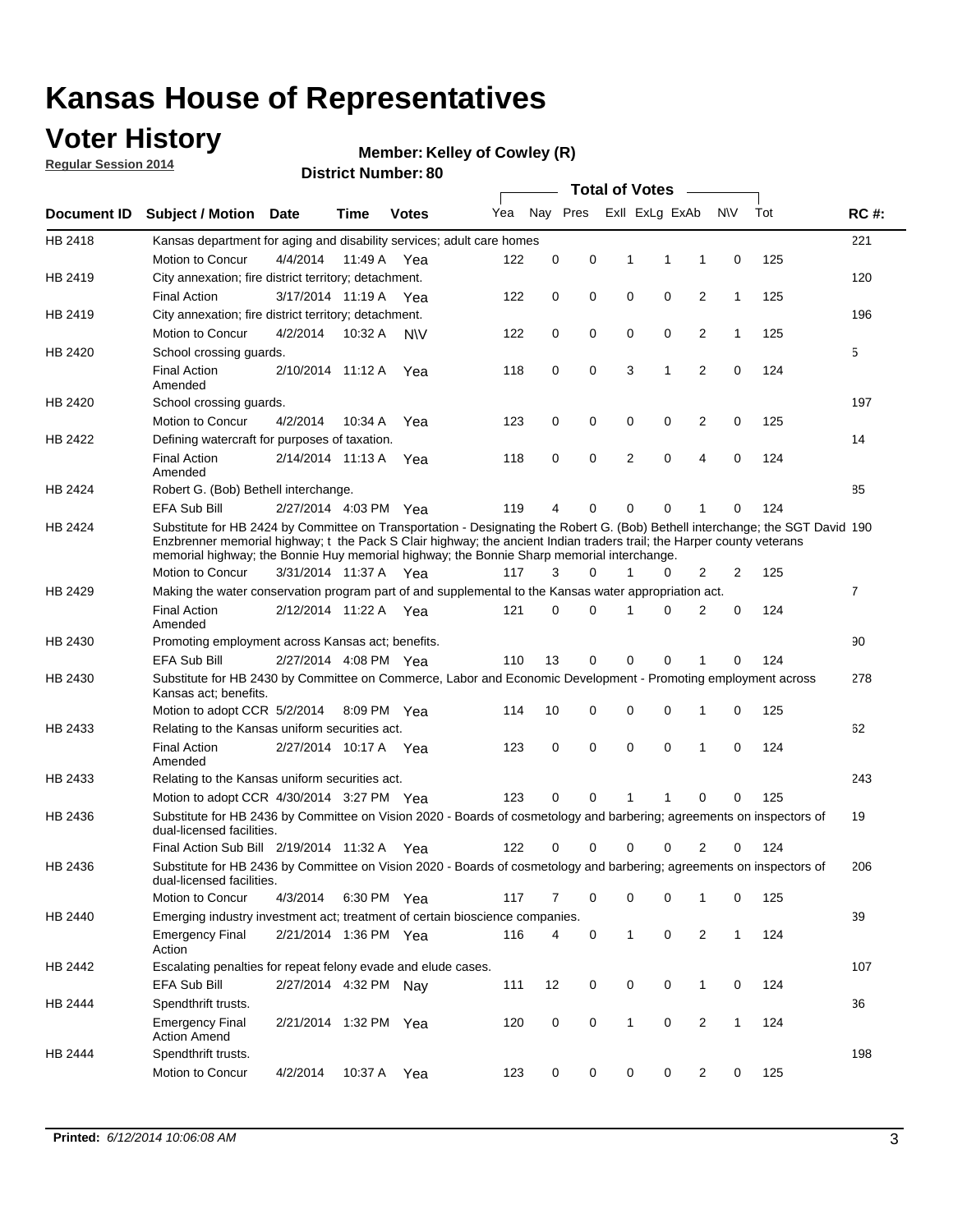#### **Voter History Regular Session 2014**

| <b>Member: Kelley of Cowley (R)</b> |  |  |  |
|-------------------------------------|--|--|--|
|-------------------------------------|--|--|--|

| <b>District Number: 80</b> |  |
|----------------------------|--|
|                            |  |

|         |                                                                                                                                                                                                                                                                                                                                 |                       |      |             |     |                |          | <b>Total of Votes</b> |             |                |           |     |             |
|---------|---------------------------------------------------------------------------------------------------------------------------------------------------------------------------------------------------------------------------------------------------------------------------------------------------------------------------------|-----------------------|------|-------------|-----|----------------|----------|-----------------------|-------------|----------------|-----------|-----|-------------|
|         | Document ID Subject / Motion Date                                                                                                                                                                                                                                                                                               |                       | Time | Votes       | Yea |                | Nay Pres | Exll ExLg ExAb        |             |                | <b>NV</b> | Tot | <b>RC#:</b> |
| HB 2445 | Allowing for criminal discovery materials to be provided to defendant or defendant's counsel.                                                                                                                                                                                                                                   |                       |      |             |     |                |          |                       |             |                |           |     | 63          |
|         | <b>Final Action</b><br>Amended                                                                                                                                                                                                                                                                                                  | 2/27/2014 10:19 A Yea |      |             | 123 | 0              | 0        | 0                     | 0           | 1              | 0         | 124 |             |
| HB 2446 | District courts; court trustee operations fund. judicial process; concerning sentencing dispositions, probation and postrelease<br>supervision; concerning expungement of driving under the influence and criminal refusal convictions; concerning trials,<br>conduct of jury after case is submitted.                          |                       |      |             |     |                |          |                       |             |                |           |     | 8           |
|         | <b>Final Action</b>                                                                                                                                                                                                                                                                                                             | 2/12/2014 11:23 A Yea |      |             | 121 | 0              | 0        |                       | 0           | 2              | 0         | 124 |             |
| HB 2446 | Senate Substitute for HB 2446 by Committee on Judiciary - Courts; allocating moneys from driver's license fees to judicial<br>branch nonjudicial salary adjustment fund; allowing chief justice to authorize expenditures from court trustee operations fund in<br>certain judicial districts; time limits for court decisions. |                       |      |             |     |                |          |                       |             |                |           |     | 239         |
|         | Motion to adopt CCR 4/30/2014 3:01 PM Yea                                                                                                                                                                                                                                                                                       |                       |      |             | 121 | 2              | 0        | 1                     | 1           | 0              | 0         | 125 |             |
| HB 2447 | Real property; trespass and liability.                                                                                                                                                                                                                                                                                          |                       |      |             |     |                |          |                       |             |                |           |     | 29          |
|         | <b>Final Action</b><br>Amended                                                                                                                                                                                                                                                                                                  | 2/21/2014 11:14 A Yea |      |             | 119 | $\overline{2}$ | 0        | $\mathbf{1}$          | $\mathbf 0$ | $\overline{2}$ | 0         | 124 |             |
| HB 2447 | Real property; trespass and liability.                                                                                                                                                                                                                                                                                          |                       |      |             |     |                |          |                       |             |                |           |     | 202         |
|         | Motion to Adopt CCR 4/3/2014                                                                                                                                                                                                                                                                                                    |                       |      | 6:10 PM Yea | 122 | $\overline{2}$ | 0        | 0                     | $\mathbf 0$ | 1              | 0         | 125 |             |
| HB 2448 | Interference with judicial process.                                                                                                                                                                                                                                                                                             |                       |      |             |     |                |          |                       |             |                |           |     | 30          |
|         | <b>Final Action</b>                                                                                                                                                                                                                                                                                                             | 2/21/2014 11:16 A Yea |      |             | 121 | 0              | 0        | $\mathbf{1}$          | $\mathbf 0$ | $\overline{2}$ | 0         | 124 |             |
| HB 2448 | Senate Substitute for HB 2448 by Committee on Judiciary - Updating provisions relating to the Kansas bureau of<br>investigation's DNA database; amending the crime of interference with                                                                                                                                         |                       |      |             |     |                |          |                       |             |                |           |     | 240         |
|         | Motion to adopt CCR 4/30/2014 3:10 PM Nav                                                                                                                                                                                                                                                                                       |                       |      |             | 116 | 7              | 0        | $\mathbf{1}$          | 1           | 0              | 0         | 125 |             |
| HB 2451 | Electric utilities; creating the electric highway fee.                                                                                                                                                                                                                                                                          |                       |      |             |     |                |          |                       |             |                |           |     | 96          |
|         | <b>EFA Sub Bill</b>                                                                                                                                                                                                                                                                                                             | 2/27/2014 4:18 PM Yea |      |             | 64  | 59             | 0        | 0                     | $\mathbf 0$ | 1              | 0         | 124 |             |
| HB 2451 | Substitute for HB 2451 by Committee on Transportation - Increasing registration fees for electric vehicles.                                                                                                                                                                                                                     |                       |      |             |     |                |          |                       |             |                |           |     | 207         |
|         | Motion to Concur                                                                                                                                                                                                                                                                                                                | 4/3/2014              |      | 6:34 PM Nay | 94  | 30             | 0        | $\Omega$              | $\mathbf 0$ | 1              | 0         | 125 |             |
| HB 2452 | Substitute for HB 2452 by Committee on Transportation - Distinctive license plates; donate life, disabled veterans, rotary<br>international, Kansas horse council.                                                                                                                                                              |                       |      |             |     |                |          |                       |             |                |           |     | 41          |
|         | <b>EFA Sub Bill</b>                                                                                                                                                                                                                                                                                                             | 2/21/2014 1:39 PM Yea |      |             | 120 | 0              | 0        |                       | 0           | $\overline{2}$ | 1         | 124 |             |
| HB 2452 | Substitute for HB 2452 by Committee on Transportation - Distinctive license plates; donate life, disabled veterans, rotary<br>international, Kansas horse council, motorcycles.                                                                                                                                                 |                       |      |             |     |                |          |                       |             |                |           |     | 208         |
|         | Motion to Concur                                                                                                                                                                                                                                                                                                                | 4/3/2014              |      | 6:37 PM Yea | 123 | 1              | 0        | 0                     | $\mathbf 0$ | 1              | 0         | 125 |             |
| HB 2453 | Protecting religious freedom regarding marriage.                                                                                                                                                                                                                                                                                |                       |      |             |     |                |          |                       |             |                |           |     | 9           |
|         | <b>Final Action</b><br>Amended                                                                                                                                                                                                                                                                                                  | 2/12/2014 11:28 A Yea |      |             | 72  | 49             | 0        | $\mathbf{1}$          | $\mathbf 0$ | $\overline{2}$ | 0         | 124 |             |
| HB 2455 | Property tax exemption for certain utility systems located on military installation.                                                                                                                                                                                                                                            |                       |      |             |     |                |          |                       |             |                |           |     | 108         |
|         | <b>Emergency Final</b><br><b>Action Amend</b>                                                                                                                                                                                                                                                                                   | 3/6/2014              |      | 11:23 A Yea | 119 | 1              | 0        | 2                     | 1           | 2              | 0         | 125 |             |
| HB 2456 | Property taxation; defining commercial and industrial machinery and equipment; motor vehicles, members of military service<br>and active guard and reservists.                                                                                                                                                                  |                       |      |             |     |                |          |                       |             |                |           |     | 49          |
|         | <b>Final Action</b><br>Amended                                                                                                                                                                                                                                                                                                  | 2/26/2014 11:32 A Yea |      |             | 100 | 23             | 0        | 0                     | 0           |                | 0         | 124 |             |
| HB 2463 | Creating civil liability for acts of terrorism; forfeiture of property related to violations of certain criminal acts.                                                                                                                                                                                                          |                       |      |             |     |                |          |                       |             |                |           |     | 50          |
|         | <b>Final Action</b><br>Amended                                                                                                                                                                                                                                                                                                  | 2/26/2014 11:33 A Yea |      |             | 123 | 0              | 0        | 0                     | 0           | $\mathbf{1}$   | 0         | 124 |             |
| HB 2463 | Creating civil liability for acts of terrorism; forfeiture of property related to violations of certain criminal acts.                                                                                                                                                                                                          |                       |      |             |     |                |          |                       |             |                |           |     | 194         |
|         | Motion to Concur                                                                                                                                                                                                                                                                                                                | 4/1/2014              |      | 10:46 A Yea | 123 | 0              | 0        | $\mathbf{1}$          | 0           | 1              | 0         | 125 |             |
| HB 2464 | Allowing banks, trust companies and savings and loans to claim the expensing deduction for privilege tax filers under the<br>Kansas income tax act.                                                                                                                                                                             |                       |      |             |     |                |          |                       |             |                |           |     | 15          |
|         | <b>Final Action</b><br>Amended                                                                                                                                                                                                                                                                                                  | 2/14/2014 11:14 A Yea |      |             | 118 | 0              | 0        | 2                     | 0           | 4              | 0         | 124 |             |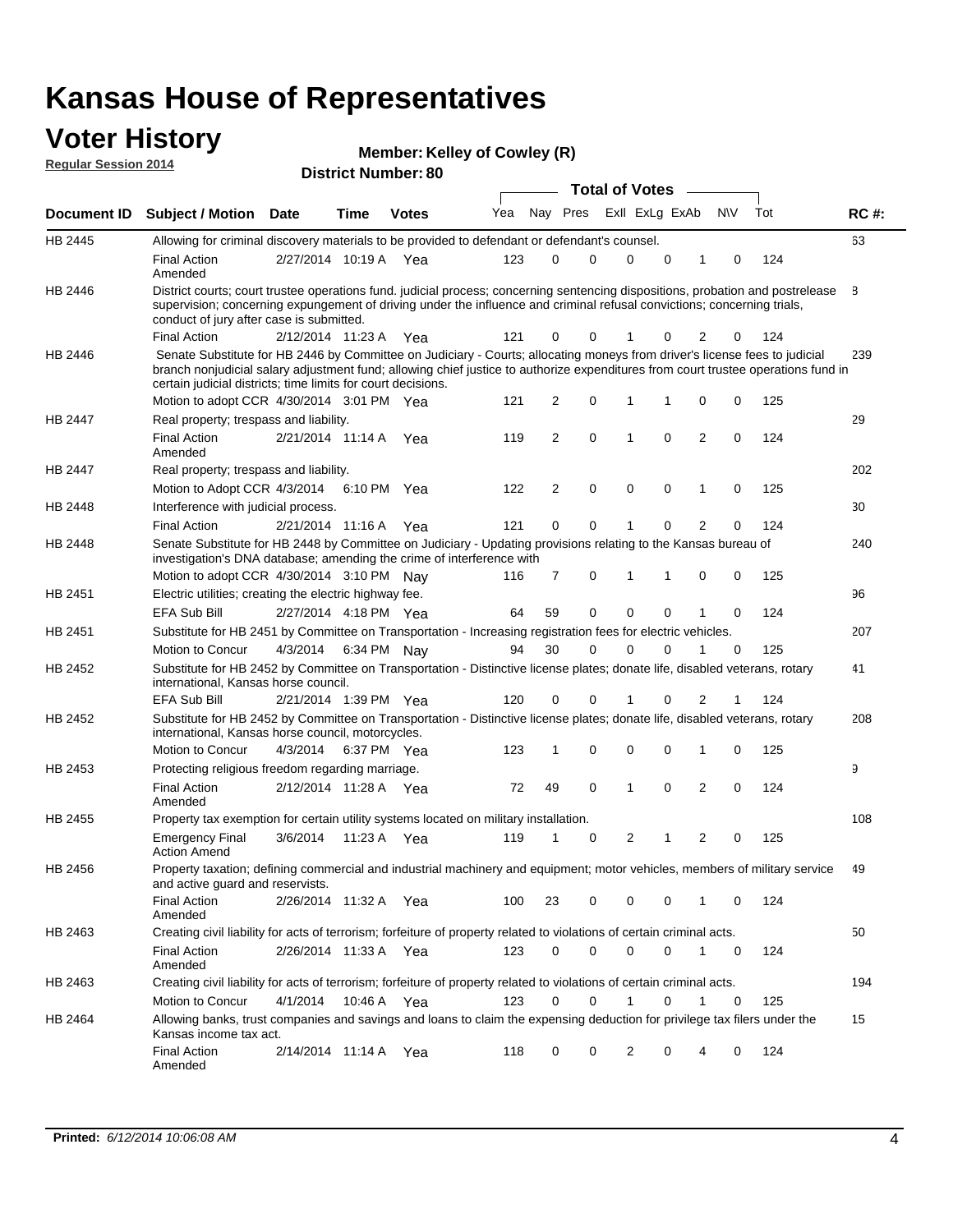### **Voter History**

**Regular Session 2014**

#### **Member: Kelley of Cowley (R)**

|                |                                                                                                                                                                             |                       |      |              |     |                |             | <b>Total of Votes</b> |             |                |             |     |             |
|----------------|-----------------------------------------------------------------------------------------------------------------------------------------------------------------------------|-----------------------|------|--------------|-----|----------------|-------------|-----------------------|-------------|----------------|-------------|-----|-------------|
|                | Document ID Subject / Motion Date                                                                                                                                           |                       | Time | <b>Votes</b> | Yea |                | Nay Pres    | Exll ExLg ExAb        |             |                | N\V         | Tot | <b>RC#:</b> |
| HB 2466        | Relating to administrative procedure; judicial review.                                                                                                                      |                       |      |              |     |                |             |                       |             |                |             |     | 37          |
|                | <b>Emergency Final</b><br><b>Action Amend</b>                                                                                                                               | 2/21/2014 1:33 PM Yea |      |              | 118 | 2              | 0           | 1                     | 0           | 2              | 1           | 124 |             |
| HB 2470        | Purchasing authority for certain insurance by the state board of regents for state educational institutions.                                                                |                       |      |              |     |                |             |                       |             |                |             |     | 16          |
|                | <b>Final Action</b>                                                                                                                                                         | 2/17/2014 11:20 A Yea |      |              | 120 | 0              | 0           | 3                     | $\mathbf 0$ | 1              | 0           | 124 |             |
| HB 2475        | Personal financial literacy program as a requirement for high school graduation.                                                                                            |                       |      |              |     |                |             |                       |             |                |             |     | 126         |
|                | <b>Final Action</b><br>Amended                                                                                                                                              | 3/19/2014 11:22 A Yea |      |              | 110 | 12             | 0           | 0                     | 1           | 2              | 0           | 125 |             |
| HB 2478        | Venue for crimes committed with an electronic device.                                                                                                                       |                       |      |              |     |                |             |                       |             |                |             |     | 51          |
|                | <b>Final Action</b>                                                                                                                                                         | 2/26/2014 11:34 A     |      | Yea          | 123 | 0              | 0           | $\Omega$              | $\mathbf 0$ | 1              | 0           | 124 |             |
| HB 2479        | Removing 2015 sunset provision from law requiring ignition interlock device after first test failure or alcohol or drug-related<br>conviction.                              |                       |      |              |     |                |             |                       |             |                |             |     | 115         |
|                | <b>Final Action</b><br>Amended                                                                                                                                              | 3/14/2014 11:14 A     |      | Yea          | 117 | 0              | 0           | 2                     | 1           | 4              | 1           | 125 |             |
| HB 2479        | Removing 2015 sunset provision from law requiring ignition interlock device after first test failure or alcohol or drug-related<br>conviction.                              |                       |      |              |     |                |             |                       |             |                |             |     | 210         |
|                | Motion to Concur                                                                                                                                                            | 4/3/2014              |      | 6:47 PM Yea  | 122 | $\overline{2}$ | 0           | 0                     | $\mathbf 0$ | 1              | 0           | 125 |             |
| HB 2480        | Repealing the review of TeleKansas I.                                                                                                                                       |                       |      |              |     |                |             |                       |             |                |             |     | 64          |
|                | <b>Final Action</b><br>Amended                                                                                                                                              | 2/27/2014 10:20 A     |      | Yea          | 123 | 0              | 0           | $\mathbf 0$           | $\mathbf 0$ | 1              | 0           | 124 |             |
| HB 2480        | Repealing the review of TeleKansas I.                                                                                                                                       |                       |      |              |     |                |             |                       |             |                |             |     | 250         |
|                | Motion to Concur                                                                                                                                                            | 5/1/2014              |      | 1:54 PM Yea  | 123 | 1              | 0           | 0                     | 0           | 0              | 1           | 125 |             |
| HB 2482        | Authority of state corporation commission to intervene in court proceedings.                                                                                                |                       |      |              |     |                |             |                       |             |                |             |     | 65          |
|                | <b>Final Action</b><br>Amended                                                                                                                                              | 2/27/2014 10:21 A     |      | Yea          | 121 | 2              | 0           | 0                     | 0           | 1              | 0           | 124 |             |
| HB 2482        | Senate Substitute for HB 2482 by Committee on Utilities - Creating the energy efficiency investment act.                                                                    |                       |      |              |     |                |             |                       |             |                |             |     | 211         |
|                | Motion to Concur                                                                                                                                                            | 4/3/2014 7:02 PM Nay  |      |              | 99  | 25             | 0           | 0                     | $\mathbf 0$ | 1              | 0           | 125 |             |
| HB 2487        | Construction of electric transmission lines and certificates of public convenience and necessity.                                                                           |                       |      |              |     |                |             |                       |             |                |             |     | 66          |
|                | <b>Final Action</b><br>Amended                                                                                                                                              | 2/27/2014 10:22 A Yea |      |              | 113 | 10             | 0           | 0                     | 0           | 1              | 0           | 124 |             |
| HB 2487        | Relating to the powers and duties of the state corporation commission; construction of electric transmission lines and<br>certificates of public convenience and necessity. |                       |      |              |     |                |             |                       |             |                |             |     | 254         |
|                | Sub motion to concur 5/1/2014                                                                                                                                               |                       |      | 4:36 PM Yea  | 117 | 8              | 0           | 0                     | 0           | 0              | 0           | 125 |             |
| <b>HB 2488</b> | Kansas electric transmission authority and the purpose and composition of the authority.                                                                                    |                       |      |              |     |                |             |                       |             |                |             |     | 10          |
|                | <b>Final Action</b><br>Amended                                                                                                                                              | 2/12/2014 11:30 A     |      | Yea          | 108 | 13             | 0           | 1                     | 0           | 2              | 0           | 124 |             |
| HB 2488        | Kansas electric transmission authority and the purpose and composition of the authority.                                                                                    |                       |      |              |     |                |             |                       |             |                |             |     | 158         |
|                | Motion to Concur                                                                                                                                                            | 3/25/2014 10:43 A     |      | Yea          | 107 | 15             | 0           | 1                     | 0           | 2              | 0           | 125 |             |
| HB 2489        | Legislative review of exceptions to disclosure of public records.                                                                                                           |                       |      |              |     |                |             |                       |             |                |             |     | 67          |
|                | <b>Final Action</b><br>Amended                                                                                                                                              | 2/27/2014 10:23 A Yea |      |              | 122 | $\mathbf 1$    | 0           | 0                     | 0           | 1              | 0           | 124 |             |
| HB 2490        | Criminal procedure; conduct of jury after case is submitted.                                                                                                                |                       |      |              |     |                |             |                       |             |                |             |     | 31          |
|                | <b>Final Action</b><br>Amended                                                                                                                                              | 2/21/2014 11:17 A Yea |      |              | 121 | 0              | 0           | $\mathbf{1}$          | 0           | 2              | $\mathbf 0$ | 124 |             |
| HB 2490        | Capital murder; attempt; murder in the first degree; sentencing.                                                                                                            |                       |      |              |     |                |             |                       |             |                |             |     | 241         |
|                | Motion to adopt CCR 4/30/2014 3:16 PM Yea                                                                                                                                   |                       |      |              | 123 | 0              | 0           | $\mathbf{1}$          | 1           | 0              | 0           | 125 |             |
| HB 2491        | Kansas tort claims act; attorney may appear in small claims action.                                                                                                         |                       |      |              |     |                |             |                       |             |                |             |     | 20          |
|                | <b>Final Action</b><br>Amended                                                                                                                                              | 2/19/2014 11:34 A Yea |      |              | 120 | $\overline{2}$ | 0           | 0                     | 0           | $\overline{2}$ | 0           | 124 |             |
| HB 2491        | Kansas tort claims act; attorney may appear in small claims action.                                                                                                         |                       |      |              |     |                |             |                       |             |                |             |     | 199         |
|                | Motion to Concur                                                                                                                                                            | 4/2/2014              |      | 10:40 A Yea  | 121 | 2              | $\mathbf 0$ | 0                     | 0           | 2              | 0           | 125 |             |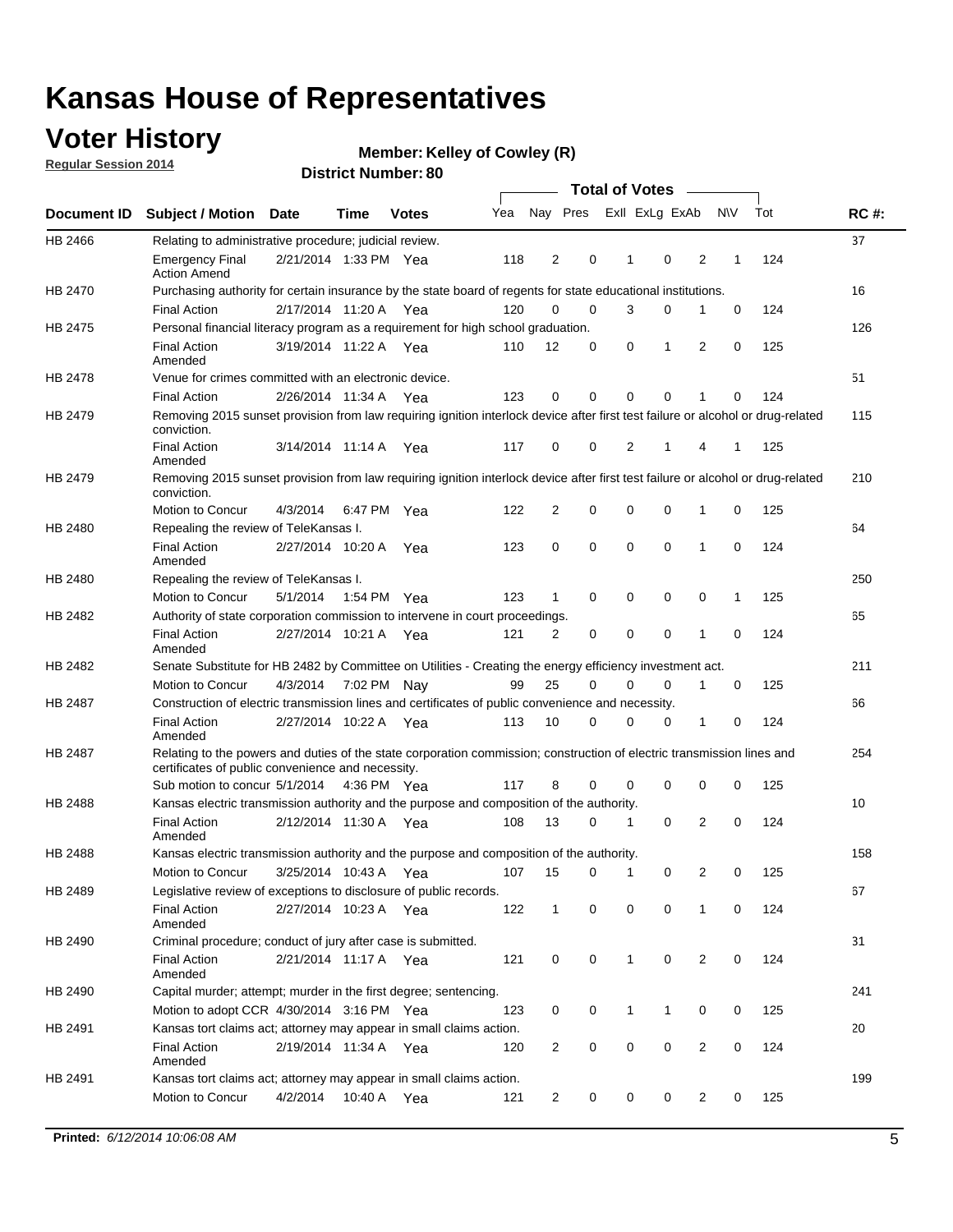### **Voter History**

**Regular Session 2014**

#### **Member: Kelley of Cowley (R)**

|             |                                                                                                                                                                                                                                                        |                       |             | וסושעו ואמוווטפו | <b>Total of Votes</b> |              |          |             |                         |                |              |     |             |
|-------------|--------------------------------------------------------------------------------------------------------------------------------------------------------------------------------------------------------------------------------------------------------|-----------------------|-------------|------------------|-----------------------|--------------|----------|-------------|-------------------------|----------------|--------------|-----|-------------|
| Document ID | <b>Subject / Motion Date</b>                                                                                                                                                                                                                           |                       | Time        | <b>Votes</b>     | Yea                   |              |          |             | Nay Pres Exll ExLg ExAb |                | <b>NV</b>    | Tot | <b>RC#:</b> |
| HB 2493     | Relating to surety regulation, appearance bonds and unlawful sexual relations.                                                                                                                                                                         |                       |             |                  |                       |              |          |             |                         |                |              |     | 23          |
|             | <b>Final Action</b><br>Amended                                                                                                                                                                                                                         | 2/20/2014 11:14 A Yea |             |                  | 113                   | 10           | 0        | $\mathbf 0$ | 0                       | $\mathbf 0$    | $\mathbf 1$  | 124 |             |
| HB 2495     | Concerning sentencing dispositions, probation and postrelease supervision.                                                                                                                                                                             |                       |             |                  |                       |              |          |             |                         |                |              |     | 24          |
|             | <b>Final Action</b><br>Amended                                                                                                                                                                                                                         | 2/20/2014 11:17 A     |             | Yea              | 122                   | 1            | 0        | 0           | $\mathbf 0$             | 0              | -1           | 124 |             |
| HB 2501     | Human trafficking and related crimes; penalties for buying sexual relations; records and reporting by courts; staff secure facility 25<br>requirements.                                                                                                |                       |             |                  |                       |              |          |             |                         |                |              |     |             |
|             | <b>Final Action</b><br>Amended                                                                                                                                                                                                                         | 2/20/2014 11:18 A Yea |             |                  | 123                   | 0            | 0        | 0           | $\Omega$                | $\mathbf 0$    | $\mathbf{1}$ | 124 |             |
| HB 2502     | Allowing victim notification on status change of person confined.                                                                                                                                                                                      |                       |             |                  |                       |              |          |             |                         |                |              |     | 26          |
|             | <b>Final Action</b>                                                                                                                                                                                                                                    | 2/20/2014 11:20 A Yea |             |                  | 123                   | 0            | 0        | 0           | 0                       | $\mathbf 0$    |              | 124 |             |
| HB 2503     | Substitute for HB 2503 by Committee on Federal and State Affairs -- Carrying of concealed handguns by law enforcement<br>officers.                                                                                                                     |                       |             |                  |                       |              |          |             |                         |                |              |     | 230         |
|             | Final Action Sub Bill 4/5/2014                                                                                                                                                                                                                         |                       | 10:22 A     | <b>NV</b>        | 119                   |              | $\Omega$ | 0           | 0                       |                |              | 125 |             |
| HB 2504     | Repealing outdated provisions relating to the purchase of certain real estate by the department of corrections.                                                                                                                                        |                       |             |                  |                       |              |          |             |                         |                |              |     | 18          |
|             | <b>Final Action</b>                                                                                                                                                                                                                                    | 2/19/2014 11:31 A Yea |             |                  | 122                   | $\Omega$     | $\Omega$ | 0           | 0                       | 2              | 0            | 124 |             |
| HB 2506     | Repealing K.S.A. 72-60b03, the effective date of the midwestern higher education compact act.                                                                                                                                                          |                       |             |                  |                       |              |          |             |                         |                |              |     | 52          |
|             | <b>Final Action</b>                                                                                                                                                                                                                                    | 2/26/2014 11:35 A Yea |             |                  | 122                   | $\mathbf{1}$ | 0        | 0           | 0                       | $\mathbf{1}$   | $\Omega$     | 124 |             |
| HB 2506     | Senate Substitute for HB 2506 by Committee on Ways and Means - Education; appropriations for FY 2014 and FY 2015 for<br>various state agencies; amendments concerning postsecondary education; amendments to provisions relating to school<br>finance. |                       |             |                  |                       |              |          |             |                         |                |              |     | 238         |
|             | Motion to Adopt CCR 4/6/2014                                                                                                                                                                                                                           |                       | 9:45 PM Yea |                  | 63                    | 57           | 0        | 0           | 0                       | 4              | $\mathbf{1}$ | 125 |             |
| HB 2509     | Emergency medical services amendments.                                                                                                                                                                                                                 |                       |             |                  |                       |              |          |             |                         |                |              |     | 101         |
|             | <b>Emergency Final</b><br><b>Action Amend</b>                                                                                                                                                                                                          | 2/27/2014 4:24 PM Yea |             |                  | 123                   | 0            | 0        | $\Omega$    | $\Omega$                | 1              | $\Omega$     | 124 |             |
| HB 2510     | Pharmacists and pharmacies; pharmacy technicians; registration and grounds for denial of registration.                                                                                                                                                 |                       |             |                  |                       |              |          |             |                         |                |              |     | 84          |
|             | <b>Emergency Final</b><br>Action                                                                                                                                                                                                                       | 2/27/2014 4:01 PM Nav |             |                  | 71                    | 52           | 0        | 0           | 0                       | 1              | 0            | 124 |             |
| HB 2511     | Liability for property tax on personal property; sale or abandonment of personal property.                                                                                                                                                             |                       |             |                  |                       |              |          |             |                         |                |              |     | 27          |
|             | <b>Final Action</b>                                                                                                                                                                                                                                    | 2/20/2014 11:21 A Yea |             |                  | 123                   | $\Omega$     | 0        | 0           | 0                       | 1              | 0            | 124 |             |
| HB 2514     | Exemption for Federal Home Loan Bank in certain insolvency proceedings involving insurance companies.                                                                                                                                                  |                       |             |                  |                       |              |          |             |                         |                |              |     | 2           |
|             | <b>Final Action</b>                                                                                                                                                                                                                                    | 2/10/2014 11:08 A     |             | Yea              | 118                   | $\Omega$     | $\Omega$ | 3           | 1                       | $\overline{2}$ | 0            | 124 |             |
| HB 2515     | Insurance; confidentiality of work papers from analysis of analysis of financial regulation or market regulation of insurance<br>company or affiliates.                                                                                                |                       |             |                  |                       |              |          |             |                         |                |              |     | 82          |
|             | <b>Emergency Final</b><br>Action                                                                                                                                                                                                                       | 2/27/2014 3:58 PM Yea |             |                  | 123                   | $\Omega$     | 0        | 0           | 0                       | 1              | $\Omega$     | 124 |             |
| HB 2515     | Updating statutory references and making corresponding changes due to Executive Reorganization Order No. 41.                                                                                                                                           |                       |             |                  |                       |              |          |             |                         |                |              |     | 269         |
|             | Motion to Adopt CCR 5/2/2014 3:31 PM Yea                                                                                                                                                                                                               |                       |             |                  | 118                   | 4            | 0        | 0           | 1                       | 1              |              | 125 |             |
| HB 2516     | Amendments relating to health care provider liability insurance and to companies organized to provide such insurance.                                                                                                                                  |                       |             |                  |                       |              |          |             |                         |                |              |     | 3           |
|             | Final Action<br>Amended                                                                                                                                                                                                                                | 2/10/2014 11:10 A Yea |             |                  | 118                   | 0            | 0        | 3           | 1                       | 2              | 0            | 124 |             |
| HB 2516     | Amendments relating to health care provider liability insurance and to companies organized to provide such insurance.                                                                                                                                  |                       |             |                  |                       |              |          |             |                         |                |              |     | 191         |
|             | Motion to Concur                                                                                                                                                                                                                                       | 3/31/2014 11:40 A     |             | Yea              | 121                   | 0            | 0        | 1           | 0                       | 2              | 1            | 125 |             |
| HB 2518     | Relating to ballot language statements.                                                                                                                                                                                                                |                       |             |                  |                       |              |          |             |                         |                |              |     | 40          |
|             | <b>Emergency Final</b><br><b>Action Amend</b>                                                                                                                                                                                                          | 2/21/2014 1:37 PM Yea |             |                  | 116                   | 4            | 0        | 1           | 0                       | 2              | 1            | 124 |             |
| HB 2525     | Kansas money transmitter act concerning change of controlling interest and notification.                                                                                                                                                               |                       |             |                  |                       |              |          |             |                         |                |              |     | 32          |
|             | <b>Final Action</b>                                                                                                                                                                                                                                    | 2/21/2014 11:18 A Yea |             |                  | 105                   | 16           | 0        | 1           | 0                       | 2              | 0            | 124 |             |
| HB 2525     | Kansas money transmitter act concerning change of controlling interest and notification.                                                                                                                                                               |                       |             |                  |                       |              |          |             |                         |                |              |     | 252         |
|             | Motion to Concur                                                                                                                                                                                                                                       | 5/1/2014              |             | 1:59 PM Nay      | 112                   | 13           | 0        | 0           | 0                       | 0              | 0            | 125 |             |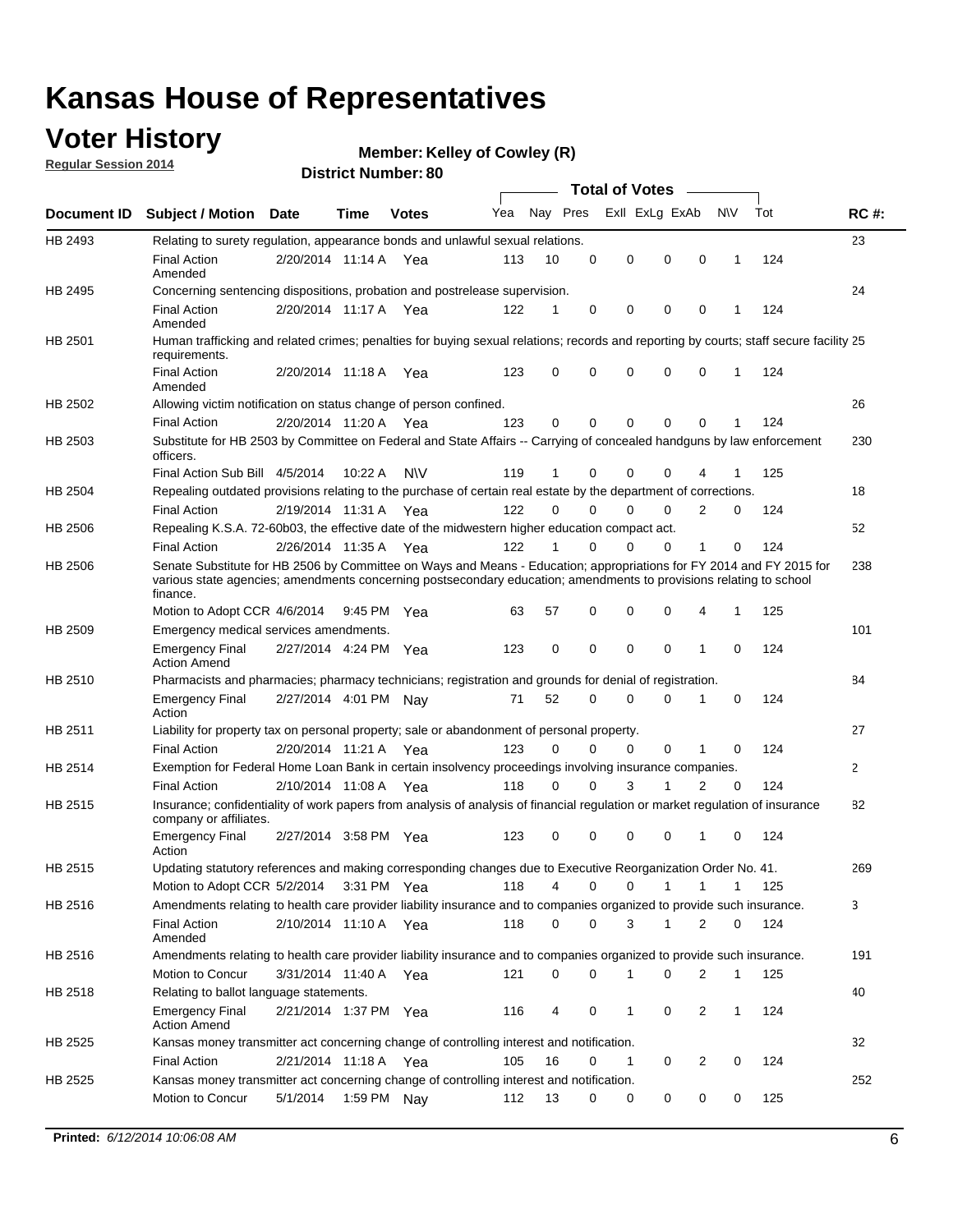#### **Voter History Regular Session 2014**

**Member: Kelley of Cowley (R)** 

|                |                                                                                                                                                                                                                                                                                                                                           |                       |             | וסושעו ואמוווטפו |     |    |          | <b>Total of Votes</b> | $\sim$      |                |   |     |             |
|----------------|-------------------------------------------------------------------------------------------------------------------------------------------------------------------------------------------------------------------------------------------------------------------------------------------------------------------------------------------|-----------------------|-------------|------------------|-----|----|----------|-----------------------|-------------|----------------|---|-----|-------------|
| Document ID    | <b>Subject / Motion Date</b>                                                                                                                                                                                                                                                                                                              |                       | Time        | <b>Votes</b>     | Yea |    | Nay Pres | Exll ExLg ExAb        |             | N\V            |   | Tot | <b>RC#:</b> |
| HB 2533        | Changing interest credit amounts, member distributions upon termination or death and retirement annuities under the KPERS 42<br>Act of 2015.                                                                                                                                                                                              |                       |             |                  |     |    |          |                       |             |                |   |     |             |
|                | <b>Emergency Final</b><br><b>Action Amend</b>                                                                                                                                                                                                                                                                                             | 2/21/2014 1:40 PM Yea |             |                  | 94  | 26 | 0        | 1                     | $\mathbf 0$ | 2              | 1 | 124 |             |
| HB 2537        | Eliminating font size and type requirement for disclosure statements contained in insurance contracts and explanatory<br>materials printed in any language other than English.                                                                                                                                                            |                       |             |                  |     |    |          |                       |             |                |   |     | 81          |
|                | <b>Emergency Final</b><br>Action                                                                                                                                                                                                                                                                                                          | 2/27/2014 3:56 PM Yea |             |                  | 119 | 4  | 0        | $\mathbf 0$           | 0           | 1              | 0 | 124 |             |
| HB 2537        | Insurance; eliminating font and type requirements for certain non-English insurance documents; confidentiality of certain<br>documents; continuation of health insurance for spouse and children of certain emergency personnel and employees of the<br>department of corrections; purchase of certain insurance by the state fair board. |                       |             |                  |     |    |          |                       |             |                |   |     | 249         |
|                | Motion to adopt CCR 4/30/2014 3:58 PM Yea                                                                                                                                                                                                                                                                                                 |                       |             |                  | 122 | 0  | 0        | 1                     | 1           | 0              | 1 | 125 |             |
| HB 2538        | Giving landowner right of first refusal for antlers of deer illegally shot on landowner's property.                                                                                                                                                                                                                                       |                       |             |                  |     |    |          |                       |             |                |   |     | 102         |
|                | <b>Emergency Final</b><br><b>Action Amend</b>                                                                                                                                                                                                                                                                                             | 2/27/2014 4:26 PM Yea |             |                  | 106 | 17 | 0        | 0                     | 0           | 1              | 0 | 124 |             |
| HB 2541        | Substitute for HB2541 by Committee on Local Government—plastic bottles and containers; labeling; solid waste landfill<br>restrictions.                                                                                                                                                                                                    |                       |             |                  |     |    |          |                       |             |                |   |     | 121         |
|                | Final Action Sub Bill 3/17/2014 11:21 A Yea                                                                                                                                                                                                                                                                                               |                       |             |                  | 102 | 21 | 0        | $\mathbf 0$           | 0           | 2              | 0 | 125 |             |
| HB 2542        | Property tax exemption for amateur-built aircraft.                                                                                                                                                                                                                                                                                        |                       |             |                  |     |    |          |                       |             |                |   |     | 112         |
|                | <b>Final Action</b><br>Amended                                                                                                                                                                                                                                                                                                            | 3/13/2014 11:22 A Yea |             |                  | 116 | 4  | 0        | 1                     | 1           | $\overline{2}$ | 1 | 125 |             |
| HB 2544        | Authorizing postsecondary educational institutions to enter into the state authorization reciprocity agreement to provide<br>distance education.                                                                                                                                                                                          |                       |             |                  |     |    |          |                       |             |                |   |     | 17          |
|                | <b>Final Action</b>                                                                                                                                                                                                                                                                                                                       | 2/17/2014 11:21 A Yea |             |                  | 120 | 0  | 0        | 3                     | 0           | 1              | 0 | 124 |             |
| HB 2545        | Extending sunset date on certain agriculture fees from July 1, 2015, to July 1, 2019.                                                                                                                                                                                                                                                     |                       |             |                  |     |    |          |                       |             |                |   |     | 68          |
|                | <b>Final Action</b><br>Amended                                                                                                                                                                                                                                                                                                            | 2/27/2014 10:25 A Nay |             |                  | 99  | 24 | 0        | $\mathbf 0$           | $\Omega$    | 1              | 0 | 124 |             |
| <b>HB 2547</b> | Changing the map copy requirement in mining permit application.                                                                                                                                                                                                                                                                           |                       |             |                  |     |    |          |                       |             |                |   |     | 53          |
|                | <b>Final Action</b>                                                                                                                                                                                                                                                                                                                       | 2/26/2014 11:36 A     |             | Yea              | 123 | 0  | 0        | 0                     | 0           | 1              | 0 | 124 |             |
| HB 2548        | Creating the water program management fund and transferring the air quality fee fund.                                                                                                                                                                                                                                                     |                       |             |                  |     |    |          |                       |             |                |   |     | 46          |
|                | <b>Emergency Final</b><br>Action                                                                                                                                                                                                                                                                                                          | 2/21/2014 1:46 PM Yea |             |                  | 119 | 1  | 0        | 1                     | 0           | 2              | 1 | 124 |             |
| HB 2549        | Allowing burial of hazardous waste on-site.                                                                                                                                                                                                                                                                                               |                       |             |                  |     |    |          |                       |             |                |   |     | 54          |
|                | <b>Final Action</b>                                                                                                                                                                                                                                                                                                                       | 2/26/2014 11:38 A     |             | Yea              | 123 | 0  | 0        | $\mathbf 0$           | 0           | 1              | 0 | 124 |             |
| HB 2550        | Repeal of the atmospheric mercury deposition monitoring network.                                                                                                                                                                                                                                                                          |                       |             |                  |     |    |          |                       |             |                |   |     | 33          |
|                | <b>Final Action</b>                                                                                                                                                                                                                                                                                                                       | 2/21/2014 11:20 A Yea |             |                  | 92  | 29 | 0        | 1                     | 0           | 2              | 0 | 124 |             |
| HB 2551        | Repealing regulation of PCB disposal facilities.                                                                                                                                                                                                                                                                                          |                       |             |                  |     |    |          |                       |             |                |   |     | 47          |
|                | <b>Emergency Final</b><br>Action Amend                                                                                                                                                                                                                                                                                                    | 2/21/2014 1:47 PM Yea |             |                  | 100 | 20 | 0        | 1                     | 0           | 2              | 1 | 124 |             |
| HB 2551        | Repealing the regulation of PCB disposal facilities; making changes to the atmospheric mercury deposition monitoring network 271<br>and the disposal of plastic bottles, containers and solid waste.                                                                                                                                      |                       |             |                  |     |    |          |                       |             |                |   |     |             |
|                | Motion to Adopt CCR 5/2/2014                                                                                                                                                                                                                                                                                                              |                       | 3:45 PM Yea |                  | 105 | 17 | 0        | $\mathbf 0$           | 1           | 1              | 1 | 125 |             |
| HB 2552        | Managed care organizations, prompt payment.                                                                                                                                                                                                                                                                                               |                       |             |                  |     |    |          |                       |             |                |   |     | 69          |
|                | <b>Final Action</b><br>Amended                                                                                                                                                                                                                                                                                                            | 2/27/2014 10:26 A Yea |             |                  | 123 | 0  | 0        | $\mathbf 0$           | 0           | 1              | 0 | 124 |             |
| HB 2552        | Kansas medical assistance program; managed care organizations; consent for expansion of certain medicaid services.                                                                                                                                                                                                                        |                       |             |                  |     |    |          |                       |             |                |   |     | 225         |
|                | Motion to Concur                                                                                                                                                                                                                                                                                                                          | 4/4/2014              | 6:13 PM Yea |                  | 68  | 54 | 0        | $\mathbf 0$           | 1           | 2              | 0 | 125 |             |
| HB 2553        | Health care compact.                                                                                                                                                                                                                                                                                                                      |                       |             |                  |     |    |          |                       |             |                |   |     | 141         |
|                | <b>Final Action</b>                                                                                                                                                                                                                                                                                                                       | 3/24/2014 10:15 A Yea |             |                  | 74  | 48 | 0        | 0                     | 0           | 3              | 0 | 125 |             |
| HB 2555        | Release of information in support of arrest warrants and search warrants.                                                                                                                                                                                                                                                                 |                       |             |                  |     |    |          |                       |             |                |   |     | 86          |
|                | <b>Emergency Final</b><br><b>Action Amend</b>                                                                                                                                                                                                                                                                                             | 2/27/2014 4:04 PM Yea |             |                  | 113 | 10 | 0        | 0                     | 0           | 1              | 0 | 124 |             |
|                |                                                                                                                                                                                                                                                                                                                                           |                       |             |                  |     |    |          |                       |             |                |   |     |             |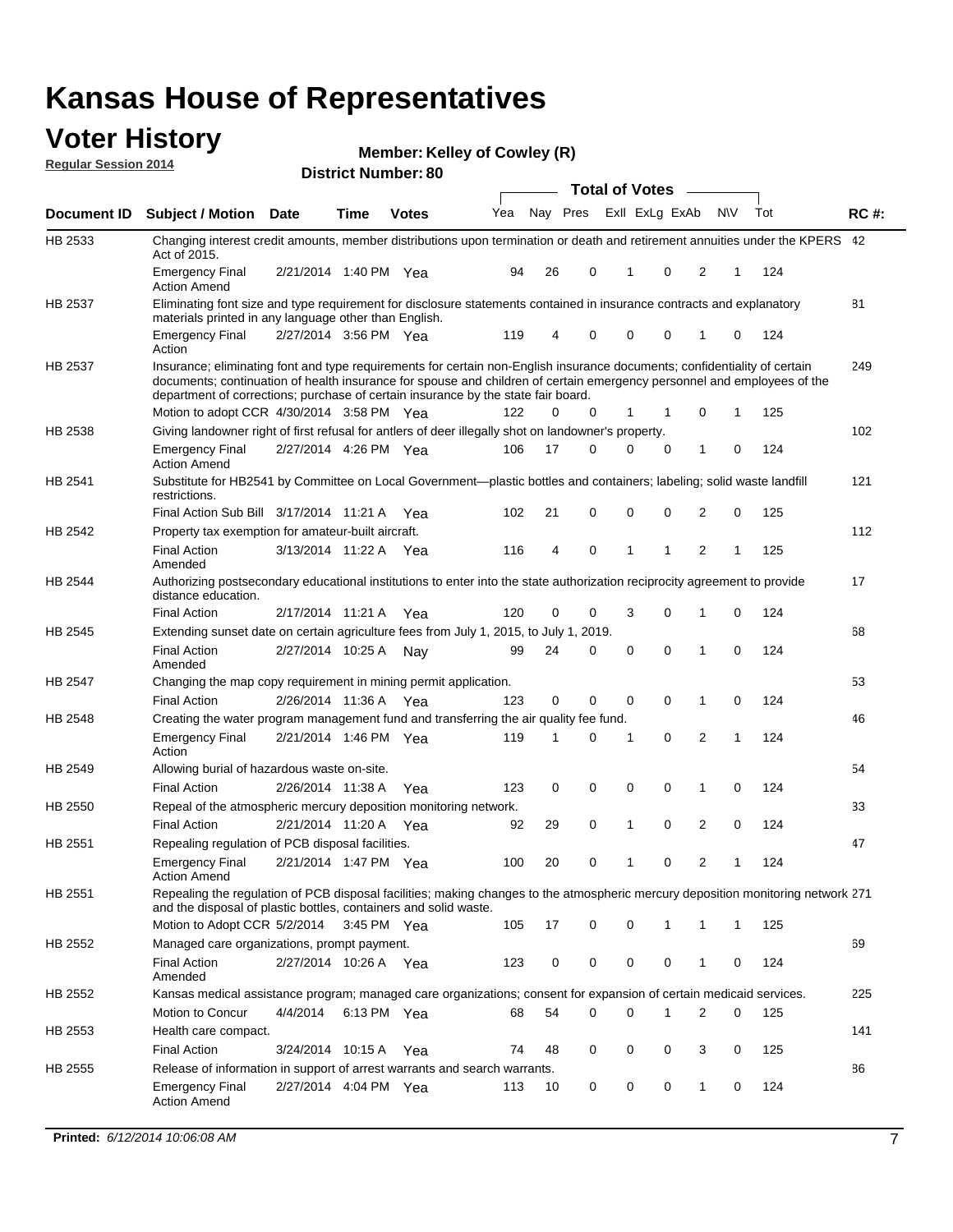### **Voter History**

**Regular Session 2014**

```
Member: Kelley of Cowley (R)
```

|                    |                                                                                                                                                                                                                                                                                                                                                           |                       |             | <b>DISTRICT MAILINGLE OF</b> |     |    |          |              | <b>Total of Votes</b> |                |             |     |             |
|--------------------|-----------------------------------------------------------------------------------------------------------------------------------------------------------------------------------------------------------------------------------------------------------------------------------------------------------------------------------------------------------|-----------------------|-------------|------------------------------|-----|----|----------|--------------|-----------------------|----------------|-------------|-----|-------------|
| <b>Document ID</b> | <b>Subject / Motion Date</b>                                                                                                                                                                                                                                                                                                                              |                       | Time        | <b>Votes</b>                 | Yea |    | Nay Pres |              | Exll ExLg ExAb        |                | <b>NV</b>   | Tot | <b>RC#:</b> |
| <b>HB 2557</b>     | Changing penalties for certain taxpayers who file incorrect returns under Kansas income tax act.                                                                                                                                                                                                                                                          |                       |             |                              |     |    |          |              |                       |                |             |     | 21          |
|                    | <b>Final Action</b><br>Amended                                                                                                                                                                                                                                                                                                                            | 2/19/2014 11:35 A Yea |             |                              | 122 | 0  | 0        | 0            | 0                     | 2              | $\mathbf 0$ | 124 |             |
| HB 2561            | Licensure of pharmacists and registration of pharmacy interns by board of pharmacy.                                                                                                                                                                                                                                                                       |                       |             |                              |     |    |          |              |                       |                |             |     | 55          |
|                    | <b>Final Action</b>                                                                                                                                                                                                                                                                                                                                       | 2/26/2014 11:39 A     |             | Yea                          | 105 | 18 | 0        | 0            | 0                     | 1              | $\mathbf 0$ | 124 |             |
| HB 2564            | Requiring 60-day wait before re-employment for retirement benefit eligibility.                                                                                                                                                                                                                                                                            |                       |             |                              |     |    |          |              |                       |                |             |     | 43          |
|                    | <b>Emergency Final</b><br>Action                                                                                                                                                                                                                                                                                                                          | 2/21/2014 1:41 PM Yea |             |                              | 120 | 0  | 0        | $\mathbf{1}$ | 0                     | $\overline{2}$ | 1           | 124 |             |
| HB 2566            | Requiring court fee for forensic audio and video examination services.                                                                                                                                                                                                                                                                                    |                       |             |                              |     |    |          |              |                       |                |             |     | 93          |
|                    | <b>Emergency Final</b><br>Action                                                                                                                                                                                                                                                                                                                          | 2/27/2014 4:12 PM Yea |             |                              | 123 | 0  | 0        | 0            | 0                     | 1              | 0           | 124 |             |
| HB 2568            | Domestic relations; Kansas family law code; child support guidelines.                                                                                                                                                                                                                                                                                     |                       |             |                              |     |    |          |              |                       |                |             |     | 70          |
|                    | <b>Final Action</b><br>Amended                                                                                                                                                                                                                                                                                                                            | 2/27/2014 10:27 A Yea |             |                              | 123 | 0  | 0        | 0            | $\mathbf 0$           | 1              | $\mathbf 0$ | 124 |             |
| HB 2568            | Domestic relations; Kansas family law code; child support guidelines.                                                                                                                                                                                                                                                                                     |                       |             |                              |     |    |          |              |                       |                |             |     | 268         |
|                    | Motion to adopt CCR 5/2/2014                                                                                                                                                                                                                                                                                                                              |                       | 3:28 PM Yea |                              | 123 | 0  | 0        | 0            | 1                     | 1              | $\mathbf 0$ | 125 |             |
| HB 2576            | Employment security law; creation of "new employer rate."                                                                                                                                                                                                                                                                                                 |                       |             |                              |     |    |          |              |                       |                |             |     | 71          |
|                    | <b>Final Action</b><br>Amended                                                                                                                                                                                                                                                                                                                            | 2/27/2014 10:28 A Yea |             |                              | 123 | 0  | 0        | $\mathbf 0$  | $\mathbf 0$           | 1              | $\mathbf 0$ | 124 |             |
| HB 2576            | Employment security law; creation of "new employer rate."                                                                                                                                                                                                                                                                                                 |                       |             |                              |     |    |          |              |                       |                |             |     | 159         |
|                    | Motion to Concur                                                                                                                                                                                                                                                                                                                                          | 3/25/2014 10:47 A     |             | Yea                          | 122 | 0  | 0        | 1            | 0                     | 2              | 0           | 125 |             |
| <b>HB 2577</b>     | Allowing parents to remain anonymous when surrendering an infant under the newborn protection act.                                                                                                                                                                                                                                                        |                       |             |                              |     |    |          |              |                       |                |             |     | 56          |
|                    | <b>Final Action</b><br>Amended                                                                                                                                                                                                                                                                                                                            | 2/26/2014 11:41 A     |             | Yea                          | 123 | 0  | 0        | 0            | 0                     | 1              | 0           | 124 |             |
| <b>HB 2577</b>     | Allowing parents to remain anonymous when surrendering an infant under the newborn protection act.                                                                                                                                                                                                                                                        |                       |             |                              |     |    |          |              |                       |                |             |     | 220         |
|                    | <b>Motion to Concur</b>                                                                                                                                                                                                                                                                                                                                   | 4/4/2014              | 11:45 A     | Yea                          | 121 | 0  | 0        |              | 1                     | 1              | 1           | 125 |             |
| HB 2578            | Certification by chief law enforcement officer for transfer of a firearm when required by federal law.                                                                                                                                                                                                                                                    |                       |             |                              |     |    |          |              |                       |                |             |     | 122         |
|                    | <b>Final Action</b><br>Amended                                                                                                                                                                                                                                                                                                                            | 3/17/2014 11:22 A Yea |             |                              | 123 | 0  | 0        | 0            | 0                     | 2              | 0           | 125 |             |
| HB 2578            | Regulating the possession of weapons.                                                                                                                                                                                                                                                                                                                     |                       |             |                              |     |    |          |              |                       |                |             |     | 235         |
|                    | Motion to Adopt CCR 4/5/2014 4:40 PM Yea                                                                                                                                                                                                                                                                                                                  |                       |             |                              | 102 | 19 | 0        | $\mathbf 0$  | 0                     | 4              | 0           | 125 |             |
| HB 2580            | Specifying the duties of the state fire marshal relating to regional emergency response teams for hazardous materials and<br>search and rescue incidents.                                                                                                                                                                                                 |                       |             |                              |     |    |          |              |                       |                |             |     | 72          |
|                    | <b>Final Action</b><br>Amended                                                                                                                                                                                                                                                                                                                            | 2/27/2014 10:29 A     |             | Nav                          | 113 | 10 | 0        | 0            | 0                     | $\mathbf{1}$   | $\mathbf 0$ | 124 |             |
| <b>HB 2580</b>     | Kansas Real Estate Appraisal Board; licensee fingerprinting and criminal background checks.                                                                                                                                                                                                                                                               |                       |             |                              |     |    |          |              |                       |                |             |     | 272         |
|                    | Motion to adopt CCR 5/2/2014                                                                                                                                                                                                                                                                                                                              |                       |             | 3:49 PM Yea                  | 115 | 7  | 0        | 0            | 1                     | 1              | 1           | 125 |             |
| HB 2582            | Creating an exemption from food establishment licensing for churches.                                                                                                                                                                                                                                                                                     |                       |             |                              |     |    |          |              |                       |                |             |     | 57          |
|                    | <b>Final Action</b>                                                                                                                                                                                                                                                                                                                                       | 2/26/2014 11:42 A     |             | Yea                          | 123 | 0  | 0        | 0            | 0                     | 1              | 0           | 124 |             |
| HB 2588            | Child in need of care; juvenile offenders; permanent custodians.                                                                                                                                                                                                                                                                                          |                       |             |                              |     |    |          |              |                       |                |             |     | 94          |
|                    | <b>Emergency Final</b><br><b>Action Amend</b>                                                                                                                                                                                                                                                                                                             | 2/27/2014 4:14 PM Yea |             |                              | 123 | 0  | 0        | 0            | 0                     | 1              | 0           | 124 |             |
| HB 2588            | Senate Substitute for HB 2588 by Committee on Judiciary - Concerning children and minors; relating to children in need of<br>care; placement in juvenile detention facilities; permanent custodians; relating to juvenile offenders; alternative adjudication;<br>youth residential centers and services; risk assessment; sentencing; good time credits. |                       |             |                              |     |    |          |              |                       |                |             |     | 244         |
|                    | Motion to adopt CCR 4/30/2014 3:36 PM Yea                                                                                                                                                                                                                                                                                                                 |                       |             |                              | 123 | 0  | 0        | $\mathbf{1}$ | 1                     | 0              | 0           | 125 |             |
| HB 2591            | Requiring certain audit reports to be filed electronically and to be filed only with the department of administration.                                                                                                                                                                                                                                    |                       |             |                              |     |    |          |              |                       |                |             |     | 58          |
|                    | <b>Final Action</b>                                                                                                                                                                                                                                                                                                                                       | 2/26/2014 11:43 A Yea |             |                              | 123 | 0  | 0        | 0            | 0                     | 1              | 0           | 124 |             |
| HB 2595            | State fossils; the tylosaurus and the pteranodon.                                                                                                                                                                                                                                                                                                         |                       |             |                              |     |    |          |              |                       |                |             |     | 73          |
|                    | <b>Final Action</b><br>Amended                                                                                                                                                                                                                                                                                                                            | 2/27/2014 10:31 A Yea |             |                              | 96  | 27 | 0        | 0            | 0                     | 1              | 0           | 124 |             |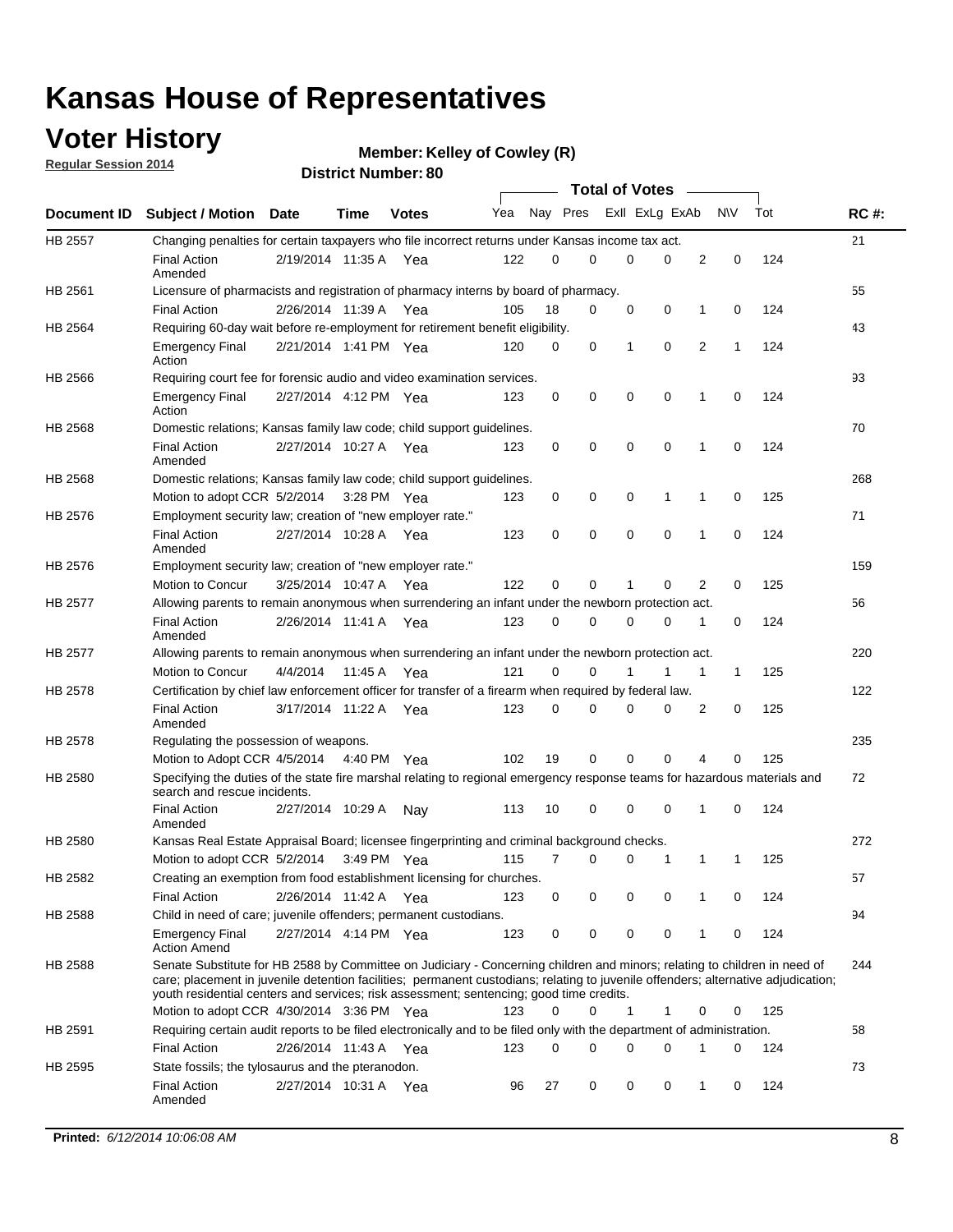### **Voter History**

**Regular Session 2014**

**Member: Kelley of Cowley (R)** 

| <b>District Number: 80</b> |  |
|----------------------------|--|
|                            |  |

|             |                                                                                                                                                                                                                                       | <b>Total of Votes</b> |             |              |     |             |                         |             |             |              |           |     |             |
|-------------|---------------------------------------------------------------------------------------------------------------------------------------------------------------------------------------------------------------------------------------|-----------------------|-------------|--------------|-----|-------------|-------------------------|-------------|-------------|--------------|-----------|-----|-------------|
| Document ID | <b>Subject / Motion Date</b>                                                                                                                                                                                                          |                       | Time        | <b>Votes</b> | Yea |             | Nay Pres Exll ExLg ExAb |             |             |              | <b>NV</b> | Tot | <b>RC#:</b> |
| HB 2596     | Computation of retirement benefits when a state officer or employee is placed on furlough or has reduction in compensation.                                                                                                           |                       |             |              |     |             |                         |             |             |              |           |     | 74          |
|             | <b>Final Action</b>                                                                                                                                                                                                                   | 2/27/2014 10:33 A     |             | Yea          | 123 | 0           | 0                       | $\mathbf 0$ | $\Omega$    |              | 0         | 124 |             |
| HB 2596     | Computation of retirement benefits when a state officer or employee is placed on furlough or has reduction in<br>compensation.                                                                                                        |                       |             |              |     |             |                         |             |             |              |           |     | 246         |
|             | Motion to adopt CCR 4/30/2014 3:45 PM Yea                                                                                                                                                                                             |                       |             |              | 123 | 0           | 0                       | 1           | 1           | 0            | 0         | 125 |             |
| HB 2597     | Municipal recycling services                                                                                                                                                                                                          |                       |             |              |     |             |                         |             |             |              |           |     | 97          |
|             | <b>Emergency Final</b><br><b>Action Amend</b>                                                                                                                                                                                         | 2/27/2014 4:20 PM Yea |             |              | 105 | 18          | 0                       | $\mathbf 0$ | 0           | $\mathbf{1}$ | 0         | 124 |             |
| HB 2599     | Authorizing the secretary of state to grant an easement to the unified government of Wyandotte county.                                                                                                                                |                       |             |              |     |             |                         |             |             |              |           |     | 22          |
|             | <b>Final Action</b>                                                                                                                                                                                                                   | 2/19/2014 11:37 A     |             | Yea          | 120 | 2           | 0                       | 0           | $\mathbf 0$ | 2            | 0         | 124 |             |
| HB 2599     | Authorizing the secretary of state to grant an easement to the unified government of Wyandotte county.                                                                                                                                |                       |             |              |     |             |                         |             |             |              |           |     | 118         |
|             | Motion to Concur                                                                                                                                                                                                                      | 3/14/2014 11:25 A     |             | Yea          | 118 | 0           | 0                       | 2           | 1           | 4            | 0         | 125 |             |
| HB 2602     | Increasing the percentage of unclassified employees allowed to be employed by KPERS from 25% to 50%.                                                                                                                                  |                       |             |              |     |             |                         |             |             |              |           |     | 44          |
|             | <b>Emergency Final</b><br>Action                                                                                                                                                                                                      | 2/21/2014 1:43 PM Yea |             |              | 107 | 13          | 0                       | 1           | 0           | 2            | 1         | 124 |             |
| HB 2602     | Increasing the percentage of unclassified employees allowed to be employed by KPERS from 25% to 50%.                                                                                                                                  |                       |             |              |     |             |                         |             |             |              |           |     | 195         |
|             | Motion to Concur                                                                                                                                                                                                                      | 4/1/2014              | 10:57 A     | Yea          | 108 | 15          | 0                       | 1           | $\mathbf 0$ | 1            | 0         | 125 |             |
| HB 2609     | Practice of pharmacy; filling and refilling of prescriptions.                                                                                                                                                                         |                       |             |              |     |             |                         |             |             |              |           |     | 105         |
|             | <b>Emergency Final</b><br><b>Action Amend</b>                                                                                                                                                                                         | 2/27/2014 4:29 PM Yea |             |              | 123 | $\mathbf 0$ | $\mathbf 0$             | $\mathbf 0$ | $\mathbf 0$ | 1            | $\Omega$  | 124 |             |
| HB 2611     | Conduct of dental offices.                                                                                                                                                                                                            |                       |             |              |     |             |                         |             |             |              |           |     | 83          |
|             | <b>Emergency Final</b><br>Action                                                                                                                                                                                                      | 2/27/2014 3:59 PM Yea |             |              | 123 | 0           | 0                       | $\mathbf 0$ | $\mathbf 0$ | 1            | 0         | 124 |             |
| HB 2612     | Relating to district judge and district magistrate judge vacancies.                                                                                                                                                                   |                       |             |              |     |             |                         |             |             |              |           |     | 75          |
|             | <b>Final Action</b><br>Amended                                                                                                                                                                                                        | 2/27/2014 10:34 A     |             | Yea          | 106 | 17          | 0                       | $\mathbf 0$ | $\mathbf 0$ | 1            | 0         | 124 |             |
| HB 2613     | Relating to the issuance of stillbirth and unborn child's death certificates.                                                                                                                                                         |                       |             |              |     |             |                         |             |             |              |           |     | 103         |
|             | <b>Emergency Final</b><br><b>Action Amend</b>                                                                                                                                                                                         | 2/27/2014 4:27 PM Yea |             |              | 122 | $\mathbf 1$ | $\mathbf 0$             | $\mathbf 0$ | 0           | 1            | 0         | 124 |             |
| HB 2615     | Substitute for HB 2615 by Committee on Commerce, Labor and Economic Development - Workers compensation assigned<br>risk pool.                                                                                                         |                       |             |              |     |             |                         |             |             |              |           |     | 185         |
|             | EFA Sub Bill<br>Amended                                                                                                                                                                                                               | 3/26/2014 3:42 PM Yea |             |              | 98  | 25          | 0                       | 1           | 0           | 1            | 0         | 125 |             |
| HB 2616     | Secretary of labor; explore agreement to allow state of Kansas to enforce OSHA standards.                                                                                                                                             |                       |             |              |     |             |                         |             |             |              |           |     | 92          |
|             | <b>Emergency Final</b><br>Action                                                                                                                                                                                                      | 2/27/2014 4:11 PM Yea |             |              | 93  | 30          | $\Omega$                | $\mathbf 0$ | 0           | 1            | 0         | 124 |             |
| HB 2616     | Senate Substitute for HB 2616 by Committee on Commerce - Secretary of labor directed to study state enforcement of OSHA 261<br>standards.                                                                                             |                       |             |              |     |             |                         |             |             |              |           |     |             |
|             | Motion to Concur                                                                                                                                                                                                                      | 5/2/2014 11:47 A      |             | Yea          | 94  | 30          | 0                       | $\mathbf 0$ | 1           | 0            | 0         | 125 |             |
| HB 2633     | Substitute for HB 2633 by Committee on Corrections and Juvenile Justice - Juvenile offenders; youth residential centers and<br>services; risk assessment; raising the age for prosecution as an adult; sentencing; good time credits. |                       |             |              |     |             |                         |             |             |              |           |     | - 106       |
|             | EFA Sub Bill<br>Amended                                                                                                                                                                                                               | 2/27/2014 4:31 PM Yea |             |              | 122 | 1           | 0                       | 0           | 0           | 1            | 0         | 124 |             |
| HB 2636     | Secretary of health and environment and air quality standards.                                                                                                                                                                        |                       |             |              |     |             |                         |             |             |              |           |     | 45          |
|             | <b>Emergency Final</b><br><b>Action Amend</b>                                                                                                                                                                                         | 2/21/2014 1:44 PM Yea |             |              | 89  | 31          | 0                       | 1           | 0           | 2            |           | 124 |             |
| HB 2636     | Secretary of health and environment and air quality standards.                                                                                                                                                                        |                       |             |              |     |             |                         |             |             |              |           |     | 212         |
|             | Sub motion to concur 4/3/2014                                                                                                                                                                                                         |                       | 7:20 PM Yea |              | 121 | 3           | 0                       | 0           | 0           | 1            | 0         | 125 |             |
| HB 2642     | Income tax deduction for net gain on the sale of certain horses, cattle or livestock; income tax credit for expenditures to make 131<br>dwelling or facility accessible for persons with a disability.                                |                       |             |              |     |             |                         |             |             |              |           |     |             |
|             | <b>Final Action</b><br>Amended                                                                                                                                                                                                        | 3/20/2014 11:17 A Yea |             |              | 123 | 0           | 0                       | 0           | 1           | 1            | 0         | 125 |             |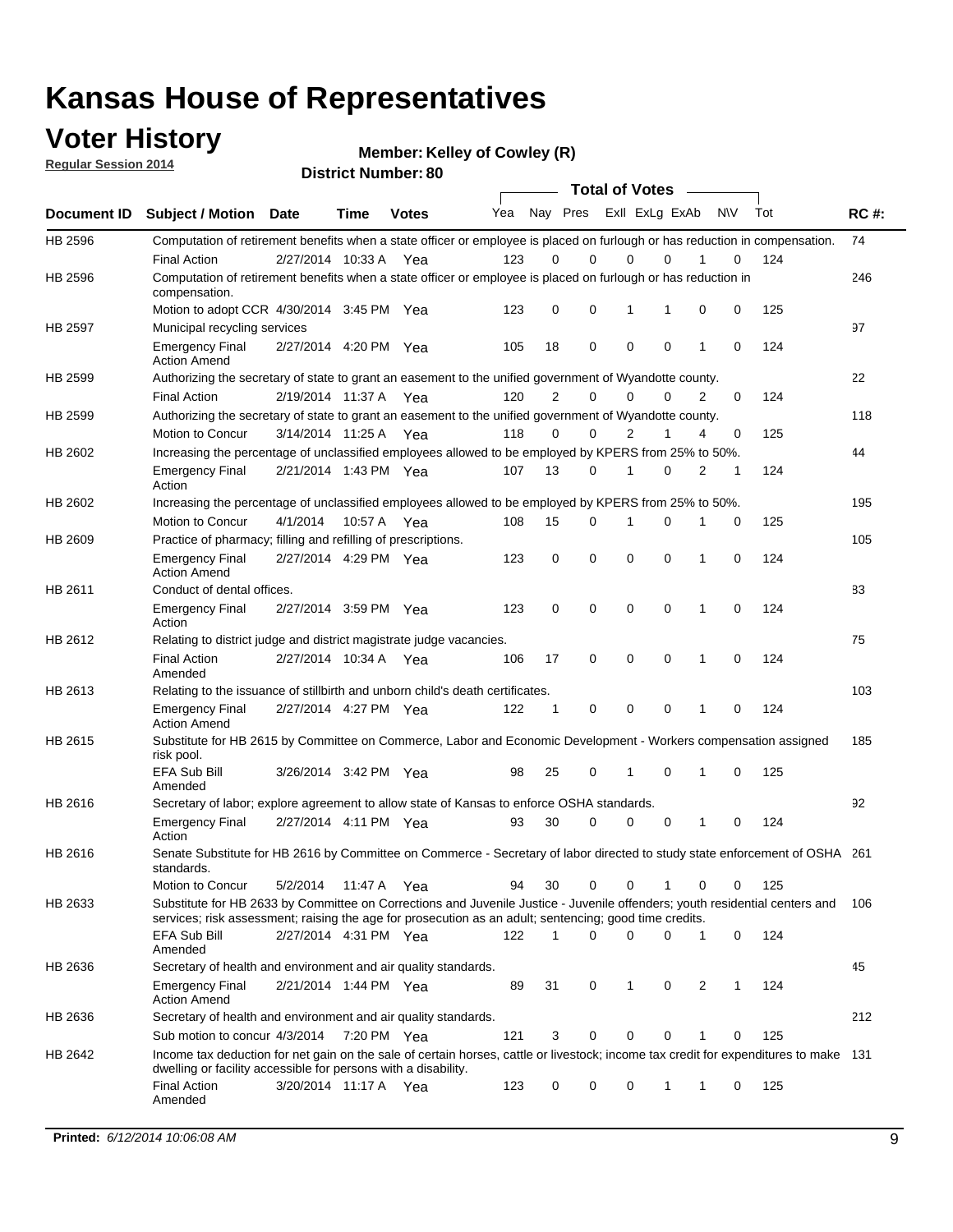### **Voter History**

|  | <b>Member: Kelley of Cowley (R)</b> |  |  |
|--|-------------------------------------|--|--|
|--|-------------------------------------|--|--|

| <b>Regular Session 2014</b> |                                                                                                                                                                                                                                                                                                                                                                                                                               |                       |             |                            | <b>Mellinel: Kelley OF COMICA (IZ)</b> |          |             |                                                  |   |                |              |     |             |
|-----------------------------|-------------------------------------------------------------------------------------------------------------------------------------------------------------------------------------------------------------------------------------------------------------------------------------------------------------------------------------------------------------------------------------------------------------------------------|-----------------------|-------------|----------------------------|----------------------------------------|----------|-------------|--------------------------------------------------|---|----------------|--------------|-----|-------------|
|                             |                                                                                                                                                                                                                                                                                                                                                                                                                               |                       |             | <b>District Number: 80</b> |                                        |          |             |                                                  |   |                |              |     |             |
| Document ID                 | <b>Subject / Motion</b>                                                                                                                                                                                                                                                                                                                                                                                                       | <b>Date</b>           | <b>Time</b> | <b>Votes</b>               | Yea                                    |          |             | <b>Total of Votes</b><br>Nay Pres ExII ExLg ExAb |   |                | N\V          | Tot | <b>RC#:</b> |
| HB 2643                     | Property tax; classification of commercial and industrial machinery and equipment as personal property; reclassification of<br>property upon termination of IRB tax exemption; use of independent appraisers to appraiser certain                                                                                                                                                                                             |                       |             |                            |                                        |          |             |                                                  |   |                |              |     | 164         |
|                             | <b>Final Action</b><br>Amended                                                                                                                                                                                                                                                                                                                                                                                                | 3/26/2014 10:56 A     |             | Yea                        | 123                                    | $\Omega$ | $\Omega$    | 1                                                | 0 | 1              | 0            | 125 |             |
| HB 2643                     | Property tax; classification of commercial and industrial machinery and equipment as personal property; reclassification of<br>property upon termination of IRB tax exemption; use of independent appraisers to appraiser certain complex property; motor<br>vehicles, members of military; mortgage registration tax phase out and replacement with fees; county clerk technology fund;<br>county treasurer technology fund. |                       |             |                            |                                        |          |             |                                                  |   |                |              |     | 274         |
|                             | Motion to Concur                                                                                                                                                                                                                                                                                                                                                                                                              | 5/2/2014              | 5:12 PM     | Nav                        |                                        | 16 108   | 0           | 0                                                | 0 |                | 0            | 125 |             |
| HB 2643                     | Property tax; classification of commercial and industrial machinery and equipment as personal property; reclassification of<br>property upon termination of IRB tax exemption; use of independent appraisers to appraiser certain complex property; motor<br>vehicles, members of military; mortgage registration tax phase out and replacement with fees; county clerk technology fund;<br>county treasurer technology fund. |                       |             |                            |                                        |          |             |                                                  |   |                |              |     | 286         |
|                             | Motion to adopt CCR 5/3/2014                                                                                                                                                                                                                                                                                                                                                                                                  |                       | 1:53 AM Nay |                            | 70                                     | 53       | 0           | 0                                                | 0 | 1              | $\mathbf{1}$ | 125 |             |
| HB 2648                     | Property tax exemption for levees.                                                                                                                                                                                                                                                                                                                                                                                            |                       |             |                            |                                        |          |             |                                                  |   |                |              |     | 100         |
|                             | <b>Emergency Final</b><br><b>Action Amend</b>                                                                                                                                                                                                                                                                                                                                                                                 | 2/27/2014 4:23 PM Nay |             |                            | 100                                    | 23       | $\mathbf 0$ | $\mathbf 0$                                      | 0 | 1              | 0            | 124 |             |
| HB 2651                     | County law library.                                                                                                                                                                                                                                                                                                                                                                                                           |                       |             |                            |                                        |          |             |                                                  |   |                |              |     | 76          |
|                             | <b>Final Action</b><br>Amended                                                                                                                                                                                                                                                                                                                                                                                                | 2/27/2014 10:38 A     |             | Nav                        | 82                                     | 41       | 0           | $\mathbf 0$                                      | 0 | 1              | 0            | 124 |             |
| HB 2655                     | Allowing veterans with PTSD to seek mental health treatment upon certain convictions.                                                                                                                                                                                                                                                                                                                                         |                       |             |                            |                                        |          |             |                                                  |   |                |              |     | 77          |
|                             | <b>Final Action</b><br>Amended                                                                                                                                                                                                                                                                                                                                                                                                | 2/27/2014 10:40 A     |             | Yea                        | 123                                    | 0        | 0           | 0                                                | 0 | 1              | 0            | 124 |             |
| HB 2655                     | Senate Substitute for HB 2655 by Committee on Judiciary - Allowing veterans with PTSD to seek mental health treatment<br>upon certain convictions; also amending the crimes of interference with law enforcement and giving a false alarm.                                                                                                                                                                                    |                       |             |                            |                                        |          |             |                                                  |   |                |              |     | 224         |
|                             | Motion to Concur                                                                                                                                                                                                                                                                                                                                                                                                              | 4/4/2014              | 5:42 PM Yea |                            | 122                                    | 0        | $\Omega$    | 0                                                | 1 | 2              | 0            | 125 |             |
| HB 2656                     | Authorizing the state of Kansas to pay the death gratuity benefit to the designated survivor of a Kansas service member during 48<br>a federal government shutdown and providing for reimbursement to the state                                                                                                                                                                                                               |                       |             |                            |                                        |          |             |                                                  |   |                |              |     |             |
|                             | <b>Final Action</b>                                                                                                                                                                                                                                                                                                                                                                                                           | 2/26/2014 11:27 A Yea |             |                            | 123                                    | $\Omega$ | 0           | 0                                                | 0 |                | 0            | 124 |             |
| HB 2661                     | Substitute for HB 2661 by Committee on Energy and Environment - Siting of electric transmission lines; notice and hearing<br>requirements.                                                                                                                                                                                                                                                                                    |                       |             |                            |                                        |          |             |                                                  |   |                |              |     | 181         |
|                             | EFA Sub Bill                                                                                                                                                                                                                                                                                                                                                                                                                  | 3/26/2014 3:37 PM Yea |             |                            | 119                                    | 4        | 0           | 1                                                | 0 | 1              | 0            | 125 |             |
| HB 2662                     | Expungment of driving under the influence convictions.                                                                                                                                                                                                                                                                                                                                                                        |                       |             |                            |                                        |          |             |                                                  |   |                |              |     | 116         |
|                             | <b>Final Action</b><br>Amended                                                                                                                                                                                                                                                                                                                                                                                                | 3/14/2014 11:22 A Nay |             |                            | 87                                     | 31       | 0           | $\overline{2}$                                   | 1 | $\overline{4}$ | 0            | 125 |             |
| <b>HB 2668</b>              | Health insurance for qualified professional associations.                                                                                                                                                                                                                                                                                                                                                                     |                       |             |                            |                                        |          |             |                                                  |   |                |              |     | 34          |
|                             | <b>Final Action</b><br>Amended                                                                                                                                                                                                                                                                                                                                                                                                | 2/21/2014 11:21 A     |             | Yea                        | 114                                    | 7        | 0           | 1                                                | 0 | $\overline{2}$ | 0            | 124 |             |
| HB 2668                     | Predetermination of health insurance benefits                                                                                                                                                                                                                                                                                                                                                                                 |                       |             |                            |                                        |          |             |                                                  |   |                |              |     | 262         |
|                             | <b>Motion to Concur</b>                                                                                                                                                                                                                                                                                                                                                                                                       | 5/2/2014              | 12:05 P Yea |                            | 97                                     | 27       | 0           | 0                                                | 1 | 0              | 0            | 125 |             |
| HB 2669                     | State civil service board; transferred from the department of administration to the office of administrative hearings.                                                                                                                                                                                                                                                                                                        |                       |             |                            |                                        |          |             |                                                  |   |                |              |     | 87          |
|                             | <b>Emergency Final</b><br>Action                                                                                                                                                                                                                                                                                                                                                                                              | 2/27/2014 4:05 PM Yea |             |                            | 110                                    | 13       | 0           | $\mathbf 0$                                      | 0 | 1              | 0            | 124 |             |
| HB 2673                     | Kansas healing arts act; physician assistant licensure act.                                                                                                                                                                                                                                                                                                                                                                   |                       |             |                            |                                        |          |             |                                                  |   |                |              |     | 91          |
|                             | <b>Emergency Final</b><br><b>Action Amend</b>                                                                                                                                                                                                                                                                                                                                                                                 | 2/27/2014 4:10 PM Nay |             |                            | 105                                    | 18       | 0           | 0                                                | 0 | $\mathbf{1}$   | 0            | 124 |             |
| HB 2673                     | Board of healing arts functions and duties, physician assistants licensure act and podiatry act.                                                                                                                                                                                                                                                                                                                              |                       |             |                            |                                        |          |             |                                                  |   |                |              |     | 270         |
|                             | Motion to adopt CCR 5/2/2014                                                                                                                                                                                                                                                                                                                                                                                                  |                       | 3:39 PM Nay |                            | 111                                    | 11       | 0           | 0                                                | 1 | 1              | 1            | 125 |             |
| HB 2675                     | Relating to procurement negotiating committees; certified businesses.                                                                                                                                                                                                                                                                                                                                                         |                       |             |                            |                                        |          |             |                                                  |   |                |              |     | 165         |
|                             | <b>Final Action</b><br>Amended                                                                                                                                                                                                                                                                                                                                                                                                | 3/26/2014 10:57 A Yea |             |                            | 123                                    | 0        | 0           | $\mathbf{1}$                                     | 0 | 1              | 0            | 125 |             |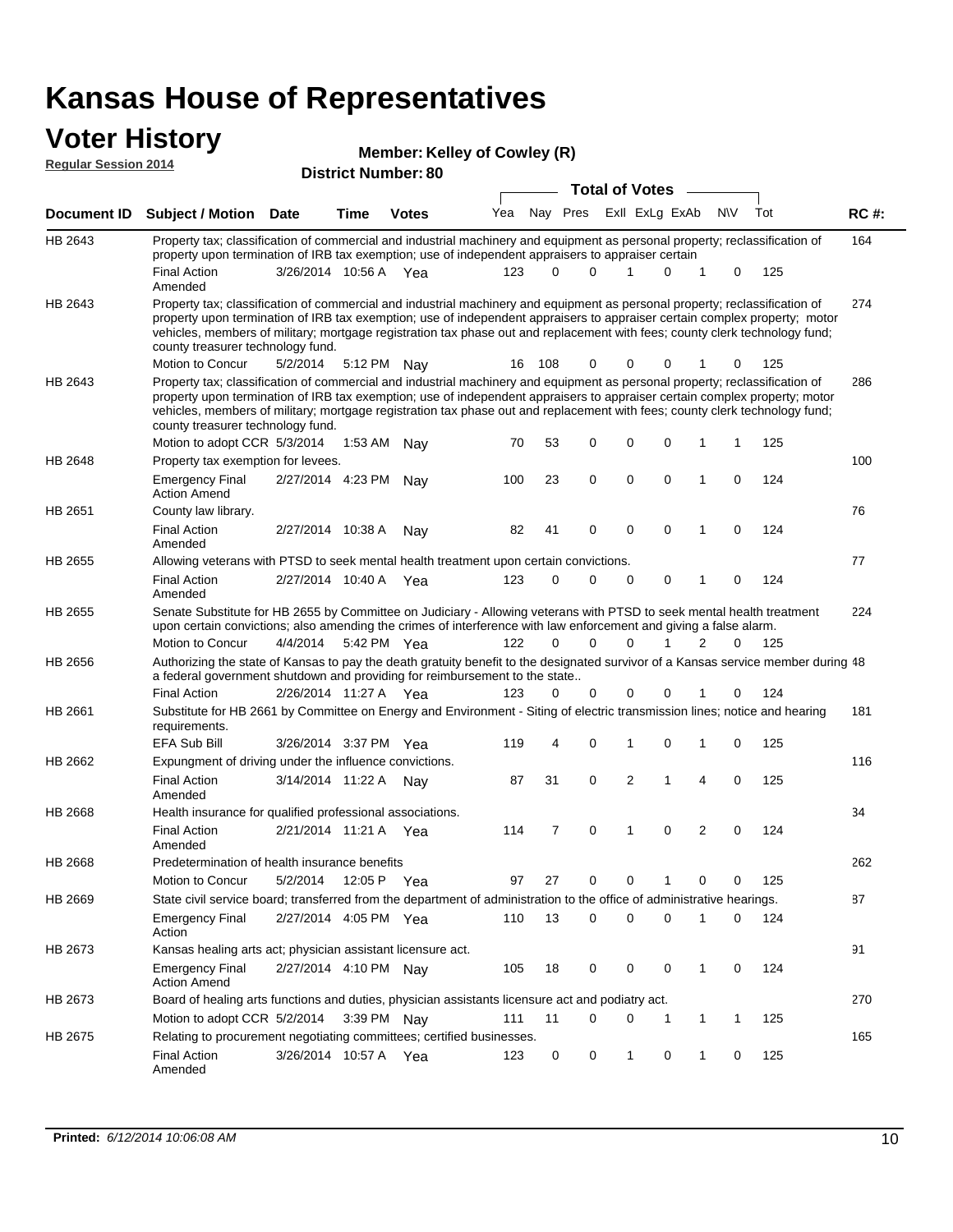# **Voter History Member**<br>**Regular Session 2014**

**Regular Session 2014**

**District Number: Member: Kelley of Cowley (R)**  $\overline{a}$ 

|                |                                                                                                                                                                                                                                                                                               |                       |             | <b>District Number: 80</b> |     |              |          |                                    |             |   |           |     |             |
|----------------|-----------------------------------------------------------------------------------------------------------------------------------------------------------------------------------------------------------------------------------------------------------------------------------------------|-----------------------|-------------|----------------------------|-----|--------------|----------|------------------------------------|-------------|---|-----------|-----|-------------|
| Document ID    | <b>Subject / Motion Date</b>                                                                                                                                                                                                                                                                  |                       | <b>Time</b> | <b>Votes</b>               | Yea | Nay Pres     |          | Total of Votes –<br>Exll ExLg ExAb |             |   | <b>NV</b> | Tot | <b>RC#:</b> |
| HB 2681        | Substitute for HB2681 by Committee on Veterans, Military, and Homeland Security--Abolishing the Kansas commission on<br>veterans affairs; creating the Kansas commission on veterans affairs office within the executive branch of government.<br>Final Action Sub Bill 3/20/2014 11:18 A Yea |                       |             |                            | 123 | $\Omega$     | $\Omega$ | $\Omega$                           | 1           | 1 | 0         | 125 | 132         |
| HB 2681        | Substitute for HB2681 by Committee on Veterans, Military, and Homeland Security - Abolishing the Kansas commission on<br>veterans affairs; creating the Kansas commission on veterans affairs office within the executive branch of government.                                               |                       |             |                            |     |              |          |                                    |             |   |           |     | 219         |
|                | Motion to Concur                                                                                                                                                                                                                                                                              | 4/4/2014              | 11:41 A     | Yea                        | 122 | 0            | 0        | 1                                  | 1           | 1 | 0         | 125 |             |
| HB 2684        | Allocating moneys from driver's license fees to the judicial branch nonjudicial salary adjustment fund.                                                                                                                                                                                       |                       |             |                            |     |              |          |                                    |             |   |           |     | 78          |
|                | <b>Final Action</b>                                                                                                                                                                                                                                                                           | 2/27/2014 10:41 A     |             | Nav                        | 93  | 30           | 0        | 0                                  | 0           | 1 | 0         | 124 |             |
| <b>HB 2687</b> | Unclaimed property act and hearings.                                                                                                                                                                                                                                                          |                       |             |                            |     |              |          |                                    |             |   |           |     | 59          |
|                | <b>Final Action</b>                                                                                                                                                                                                                                                                           | 2/26/2014 11:44 A     |             | Yea                        | 119 | 4            | 0        | 0                                  | 0           | 1 | 0         | 124 |             |
| HB 2687        | Unclaimed property act and hearings.                                                                                                                                                                                                                                                          |                       |             |                            |     |              |          |                                    |             |   |           |     | 251         |
|                | Motion to Concur                                                                                                                                                                                                                                                                              | 5/1/2014              | 1:56 PM     | Yea                        | 125 | 0            | 0        | 0                                  | $\mathbf 0$ | 0 | 0         | 125 |             |
| HB 2689        | Amending which convictions are counted for driving while license canceled, suspended or revoked.                                                                                                                                                                                              |                       |             |                            |     |              |          |                                    |             |   |           |     | 231         |
|                | <b>Final Action</b><br>Amended                                                                                                                                                                                                                                                                | 4/5/2014              | 10:23 A     | Yea                        | 121 | 0            | 0        | $\mathbf 0$                        | 0           | 4 | 0         | 125 |             |
| HB 2693        | Providing for testing by community colleges for commercial driver's licenses and allowing temporary commercial driver's<br>license holders the ability to drive class A commercial vehicles.                                                                                                  |                       |             |                            |     |              |          |                                    |             |   |           |     | 104         |
|                | <b>Emergency Final</b><br><b>Action Amend</b>                                                                                                                                                                                                                                                 | 2/27/2014 4:28 PM Yea |             |                            | 123 | 0            | 0        | $\Omega$                           | $\mathbf 0$ | 1 | 0         | 124 |             |
| HB 2693        | Senate Substitute for HB 2693 by Committee on Transportation - Providing for testing by community colleges for commercial 255<br>driver's licenses; entities serving as driver's licenses examiners.<br>Motion to adopt CCR 5/1/2014 4:42 PM Yea                                              |                       |             |                            | 125 | 0            | 0        | 0                                  | 0           | 0 | 0         | 125 |             |
| HB 2715        | Farm machinery and equipment annual highway permits, commercial drivers' license.                                                                                                                                                                                                             |                       |             |                            |     |              |          |                                    |             |   |           |     | 98          |
|                | <b>Emergency Final</b><br><b>Action Amend</b>                                                                                                                                                                                                                                                 | 2/27/2014 4:21 PM Yea |             |                            | 123 | 0            | 0        | 0                                  | 0           | 1 | 0         | 124 |             |
| HB 2717        | Registration of operators of assisted living, residential health care, home plus or adult day care facilities.                                                                                                                                                                                |                       |             |                            |     |              |          |                                    |             |   |           |     | 175         |
|                | <b>Emergency Final</b><br><b>Action Amend</b>                                                                                                                                                                                                                                                 | 3/26/2014 3:29 PM Nay |             |                            | 114 | 9            | $\Omega$ |                                    | $\Omega$    | 1 | 0         | 125 |             |
| HB 2721        | Substitute for Substitute for HB 2721 by Committee on Commerce, Labor and Economic Development †Enacting the<br>business entity standard treatment act.                                                                                                                                       |                       |             |                            |     |              |          |                                    |             |   |           |     | 117         |
|                | Final Action Sub Bill 3/14/2014 11:23 A Yea                                                                                                                                                                                                                                                   |                       |             |                            | 118 | 0            | 0        | 2                                  |             | 4 | 0         | 125 |             |
| HB 2721        | Substitute for Substitute for HB 2721 by Committee on Commerce, Labor and Economic Development - Enacting the business 273<br>entity standard treatment act.                                                                                                                                  |                       |             |                            |     |              |          |                                    |             |   |           |     |             |
|                | Motion to Concur                                                                                                                                                                                                                                                                              | 5/2/2014              |             | 3:59 PM Yea                | 122 | 0            | 0        | $\mathbf 0$                        | 1           | 1 | 1         | 125 |             |
| HB 2724        | Uniform commercial driver's license act; definition of tank vehicle.                                                                                                                                                                                                                          |                       |             |                            |     |              |          |                                    |             |   |           |     | 99          |
|                | <b>Emergency Final</b><br>Action                                                                                                                                                                                                                                                              | 2/27/2014 4:22 PM Yea |             |                            | 122 | $\mathbf{1}$ | 0        | $\Omega$                           | $\mathbf 0$ | 1 | 0         | 124 |             |
| HB 2727        | Expiration of license plates and placards for individuals with disability.                                                                                                                                                                                                                    |                       |             |                            |     |              |          |                                    |             |   |           |     | 88          |
|                | <b>Emergency Final</b><br>Action                                                                                                                                                                                                                                                              | 2/27/2014 4:06 PM Yea |             |                            | 123 | 0            | 0        | 0                                  | 0           | 1 | 0         | 124 |             |
| HB 2728        | Permits for the operation of salvage vehicles no longer required to be prepared in triplicate.                                                                                                                                                                                                |                       |             |                            |     |              |          |                                    |             |   |           |     | 89          |
|                | <b>Emergency Final</b><br>Action                                                                                                                                                                                                                                                              | 2/27/2014 4:07 PM Yea |             |                            | 122 | 1            | 0        | 0                                  | 0           | 1 | 0         | 124 |             |
| HB 2728        | Permits for the operation of salvage vehicles no longer required to be prepared in triplicate.                                                                                                                                                                                                |                       |             |                            |     |              |          |                                    |             |   |           |     | 192         |
|                | Motion to Concur                                                                                                                                                                                                                                                                              | 3/31/2014 11:43 A Yea |             |                            | 122 | 0            | 0        | 1                                  | 0           | 2 | 0         | 125 |             |
| HB 2732        | Sales tax authority for Rooks county for constructing or remodeling a jail facility.                                                                                                                                                                                                          |                       |             |                            |     |              |          |                                    |             |   |           |     | 232         |
|                | <b>Final Action</b>                                                                                                                                                                                                                                                                           | 4/5/2014              | 10:24 A     | Yea                        | 121 | 0            | 0        | 0                                  | 0           | 4 | 0         | 125 |             |
| HB 2744        | Insurance; coverage for autism spectrum disorder.                                                                                                                                                                                                                                             |                       |             |                            |     |              |          |                                    |             |   |           |     | 137         |
|                | <b>Final Action</b><br>Amended                                                                                                                                                                                                                                                                | 3/21/2014 10:14 A     |             | <b>NV</b>                  | 114 | 3            | 0        | 0                                  | 1           | 6 | 1         | 125 |             |
| HB 2745        | Tax lien on property voluntarily transferred.                                                                                                                                                                                                                                                 |                       |             |                            |     |              |          |                                    |             |   |           |     | 166         |
|                | <b>Final Action</b>                                                                                                                                                                                                                                                                           | 3/26/2014 10:58 A     |             | Yea                        | 123 | 0            | 0        | 1                                  | 0           | 1 | 0         | 125 |             |
|                | Printed: 6/12/2014 10:06:08 AM                                                                                                                                                                                                                                                                |                       |             |                            |     |              |          |                                    |             |   |           |     | 11          |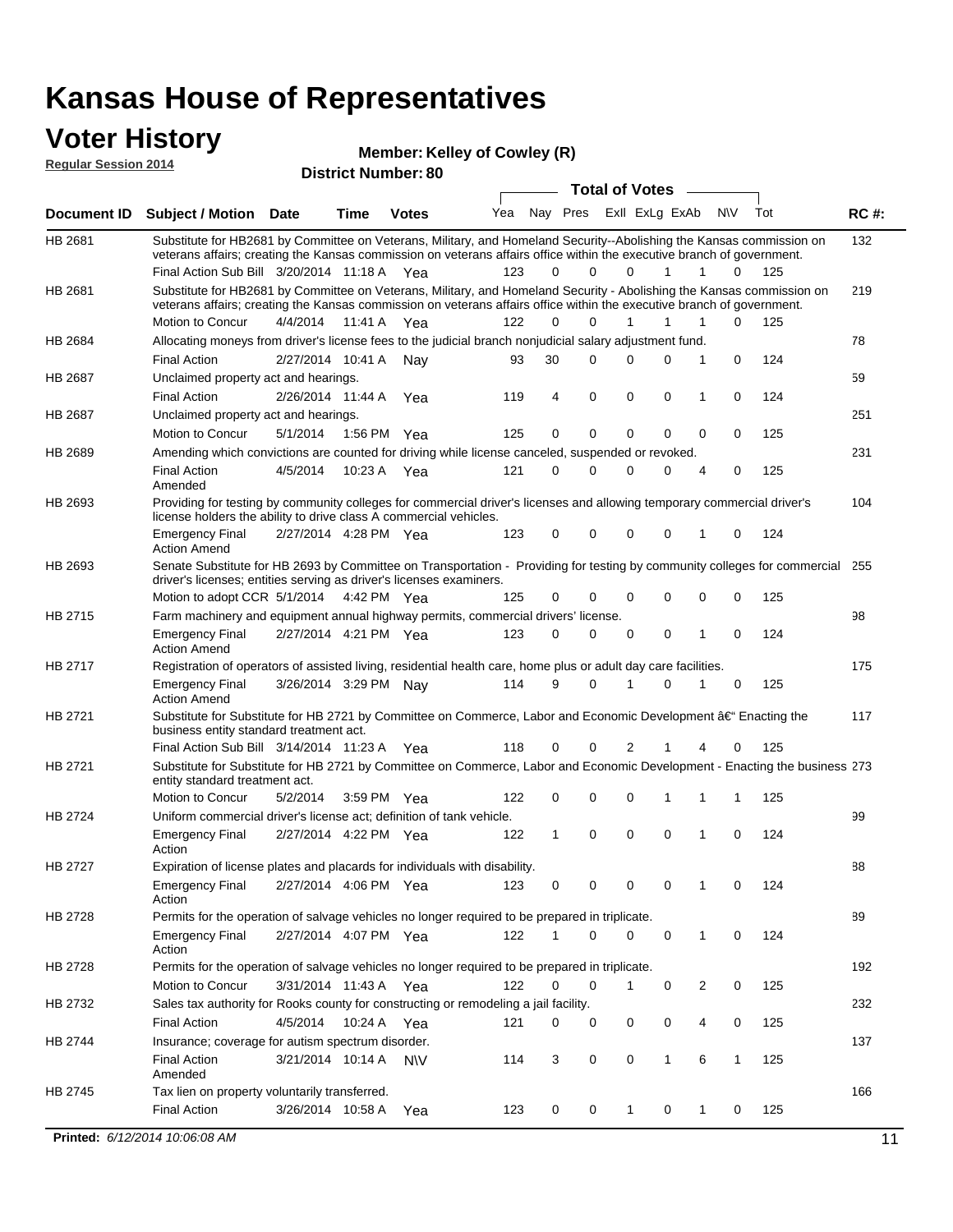### **Voter History**

**Regular Session 2014**

#### **Member: Kelley of Cowley (R)**

|                 | <b>Total of Votes</b>                                                                                                                                                                                                                |                       |             |              |     |          |             |   |                |             |                |          |     |             |
|-----------------|--------------------------------------------------------------------------------------------------------------------------------------------------------------------------------------------------------------------------------------|-----------------------|-------------|--------------|-----|----------|-------------|---|----------------|-------------|----------------|----------|-----|-------------|
|                 | Document ID Subject / Motion Date                                                                                                                                                                                                    |                       | Time        | <b>Votes</b> | Yea | Nav Pres |             |   | Exll ExLg ExAb |             | N\V            |          | Tot | <b>RC#:</b> |
| HB 2755         | Repealing the sunset on the Kansas taxpayer transparency act.                                                                                                                                                                        |                       |             |              |     |          |             |   |                |             |                |          |     | 140         |
|                 | <b>Final Action</b>                                                                                                                                                                                                                  | 3/24/2014 10:13 A     |             | Yea          | 122 | 0        | 0           | 0 |                | 0           | 3              | 0        | 125 |             |
| HB 2767         | State child death review board.                                                                                                                                                                                                      |                       |             |              |     |          |             |   |                |             |                |          |     | 167         |
|                 | <b>Final Action</b><br>Amended                                                                                                                                                                                                       | 3/26/2014 10:59 A     |             | Yea          | 123 | 0        | 0           | 1 |                | $\mathbf 0$ | 1              | 0        | 125 |             |
| <b>HCR 5029</b> | Urging the Kansas bureau of investigation to establish a blue alert system for the state of Kansas.                                                                                                                                  |                       |             |              |     |          |             |   |                |             |                |          |     | 95          |
|                 | <b>Emergency Final</b><br><b>Action Amend</b>                                                                                                                                                                                        | 2/27/2014 4:15 PM Yea |             |              | 121 | 2        | 0           | 0 |                | 0           | 1              | 0        | 124 |             |
| <b>HCR 5031</b> | Urging Congress to provide for the prompt payment of disability compensation to U.S. Veterans.                                                                                                                                       |                       |             |              |     |          |             |   |                |             |                |          |     | 125         |
|                 | <b>Final Action</b>                                                                                                                                                                                                                  | 3/19/2014 11:21 A Yea |             |              | 122 | $\Omega$ | 0           | 0 |                | 1           | $\overline{2}$ | 0        | 125 |             |
| HR 6049         | Resolution encouraging the creation of a Kansas plan for comprehensive treatment of chronic obstruction pulmonary<br>disease.                                                                                                        |                       |             |              |     |          |             |   |                |             |                |          |     | 109         |
|                 | <b>Emergency Final</b><br><b>Action Amend</b>                                                                                                                                                                                        | 3/6/2014              | 11:24 A     | Yea          | 120 | 0        | 0           | 2 |                | 1           | 2              | 0        | 125 |             |
| HR 6063         | Urging the President to extend the qualifications for the Women's Army Corps Service Medal.                                                                                                                                          |                       |             |              |     |          |             |   |                |             |                |          |     | 143         |
|                 | <b>Final Action</b>                                                                                                                                                                                                                  | 3/25/2014 10:11 A Yea |             |              | 123 | $\Omega$ | $\Omega$    | 1 |                | $\Omega$    | 1              | 0        | 125 |             |
| <b>SB 40</b>    | House Substitute for SB 40 by Committee on Corrections and Juvenile Justice †Secretary of corrections; including juvenile<br>offenders in the prison made goods act; authorizing use of correctional industries funds for payment of |                       |             |              |     |          |             |   |                |             |                |          |     | 123         |
|                 | Final Action Sub Bill 3/17/2014 11:23 A Yea                                                                                                                                                                                          |                       |             |              | 123 | 0        | 0           | 0 |                | $\Omega$    | 2              | 0        | 125 |             |
| SB 54           | Medical assistance recovery program; rules and regulations.                                                                                                                                                                          |                       |             |              |     |          |             |   |                |             |                |          |     | 174         |
|                 | <b>Emergency Final</b><br><b>Action Amend</b>                                                                                                                                                                                        | 3/26/2014 3:28 PM Nay |             |              | 95  | 28       | $\mathbf 0$ | 1 |                | 0           | $\mathbf{1}$   | 0        | 125 |             |
| SB 54           | Amendments to statutes regulating abortions.                                                                                                                                                                                         |                       |             |              |     |          |             |   |                |             |                |          |     | 214         |
|                 | Motion to Adopt CCR 4/4/2014                                                                                                                                                                                                         |                       | 9:59 AM Yea |              | 112 | 11       | 0           |   |                | $\mathbf 0$ | 1              | 0        | 125 |             |
| SB 63           | State use law; purchases by municipalities; committee sunset date and chairperson selection.                                                                                                                                         |                       |             |              |     |          |             |   |                |             |                |          |     | 280         |
|                 | Motion to adopt CCR 5/2/2014                                                                                                                                                                                                         |                       |             | 8:52 PM Yea  | 124 | 0        | 0           | 0 |                | 0           | 1              | 0        | 125 |             |
| SB 99           | Lobbyists defined.                                                                                                                                                                                                                   |                       |             |              |     |          |             |   |                |             |                |          |     | 184         |
|                 | <b>Emergency Final</b><br>Action                                                                                                                                                                                                     | 3/26/2014 3:41 PM Yea |             |              | 117 | 6        | 0           | 1 |                | $\mathbf 0$ | 1              | 0        | 125 |             |
| SB 147          | House Substitute for SB 147 by Committee on Agriculture and Natural Resources †Amending the powers and duties of the 133<br>Kansas department of agriculture division of conservation and the state conservation commission.         |                       |             |              |     |          |             |   |                |             |                |          |     |             |
|                 | Final Action Sub Bill 3/20/2014 11:19 A Yea<br>Amended                                                                                                                                                                               |                       |             |              | 123 | 0        | 0           | 0 |                | 1           | 1              | 0        | 125 |             |
| <b>SB 218</b>   | House Substitute for SB 218 by Committee on Appropriations-Education; relating to the financing and instruction thereof;                                                                                                             |                       |             |              |     |          |             |   |                |             |                |          |     | 226         |
|                 | making and concerning appropriations for the fiscal years ending June 30, 2014, and June 30, 2015, for certain agencies.<br>Final Action Sub Bill 4/4/2014 6:17 PM Nay                                                               |                       |             |              | 91  | 31       | $\Omega$    | 0 |                | 1           | 2              | $\Omega$ | 125 |             |
|                 | Amended                                                                                                                                                                                                                              |                       |             |              |     |          |             |   |                |             |                |          |     |             |
| <b>SB 218</b>   | House Substitute for SB 218 by Committee on Appropriations-Education; relating to the financing and instruction thereof;                                                                                                             |                       |             |              |     |          |             |   |                |             |                |          |     | 237         |
|                 | making and concerning appropriations for the fiscal years ending June 30, 2014, and June 30, 2015, for certain agencies.                                                                                                             |                       |             |              |     |          |             |   |                |             |                |          |     |             |
|                 | Sub Motion to Adopt 4/6/2014 12:51 A Yea<br>CCR                                                                                                                                                                                      |                       |             |              | 55  | 67       | 0           | 0 |                | 0           | 3              | 0        | 125 |             |
| SB 231          | House Substitute for SB 231 †Concerning valuation and appeals; renaming the state court of tax appeals; timing of<br>decisions.                                                                                                      |                       |             |              |     |          |             |   |                |             |                |          |     | 134         |
|                 | Final Action Sub Bill 3/20/2014 11:21 A Yea<br>Amended                                                                                                                                                                               |                       |             |              | 123 | 0        | 0           | 0 |                | 1           | 1              | 0        | 125 |             |
| SB 231          | House Substitute for SB 231 - Concerning valuation and appeals; renaming the state court of tax appeals; timing of<br>decisions                                                                                                      |                       |             |              |     |          |             |   |                |             |                |          |     | 281         |
|                 | Motion to Adopt CCR 5/2/2014                                                                                                                                                                                                         |                       |             | 8:56 PM Yea  | 124 | 0        | 0           | 0 |                | 0           | 1              | 0        | 125 |             |
| SB 245          | House Substitute for SB 245 by Committee on Appropriations - Appropriations for FY 2014, FY 2015, and FY 2016 for the<br>department of corrections; capital improvement projects.                                                    |                       |             |              |     |          |             |   |                |             |                |          |     | 13          |
|                 | Final Action Sub Bill 2/13/2014 11:34 A Yea<br>Amended                                                                                                                                                                               |                       |             |              | 79  | 41       | 0           | 3 |                | 0           | 1              | 0        | 124 |             |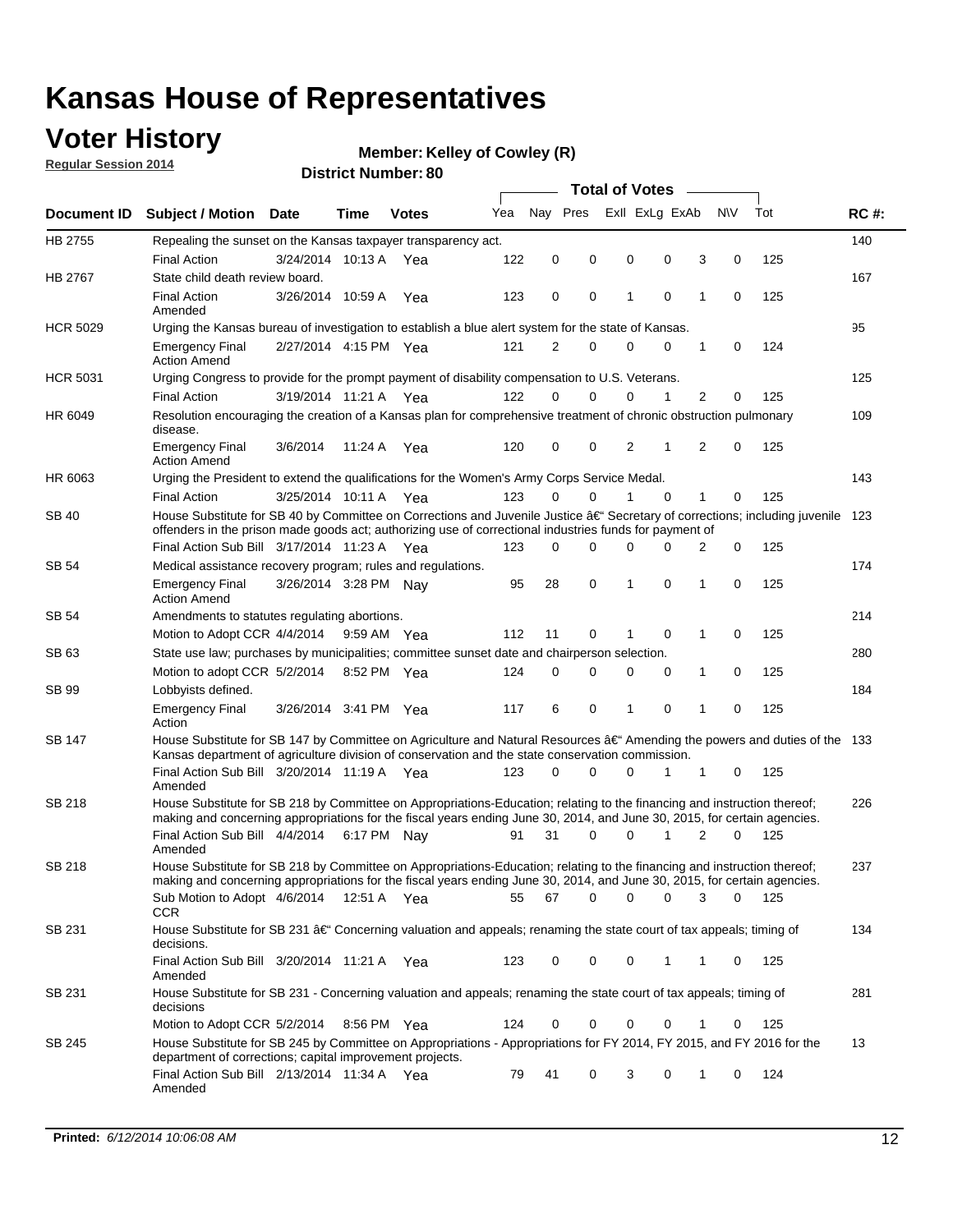### **Voter History**

#### **Member: Kelley of Cowley (R)**

**Regular Session 2014**

|               |                                                                                                                                                                                                                                                                                                                                                                                                                                                                                                                                                                                                                                                                                                                                                                                                               |                       |      | <b>DISTICL NUTTIDEL, OU</b> |     |          |   | <b>Total of Votes</b> |                |             |                         |           |     |             |
|---------------|---------------------------------------------------------------------------------------------------------------------------------------------------------------------------------------------------------------------------------------------------------------------------------------------------------------------------------------------------------------------------------------------------------------------------------------------------------------------------------------------------------------------------------------------------------------------------------------------------------------------------------------------------------------------------------------------------------------------------------------------------------------------------------------------------------------|-----------------------|------|-----------------------------|-----|----------|---|-----------------------|----------------|-------------|-------------------------|-----------|-----|-------------|
|               | Document ID Subject / Motion                                                                                                                                                                                                                                                                                                                                                                                                                                                                                                                                                                                                                                                                                                                                                                                  | Date                  | Time | <b>Votes</b>                | Yea | Nay Pres |   |                       | Exll ExLg ExAb |             |                         | <b>NV</b> | Tot | <b>RC#:</b> |
| <b>SB 245</b> | House Substitute for SB 245 by Committee on Appropriations - Education funding; relating to mineral production; creating the<br>mineral production education fund, crediting 20% of remainder from oil and gas tax into such fund, moneys expended on<br>education; abolishing the oil and gas valuation depletion trust fund; allowing the counties to retain funds already in such<br>county's oil and gas valuation depletion trust fund; concerning school financing sources; proceeds from the tax levied by a<br>school district under authority of K.S.A. 2013 Supp. 72-6431, remitted to the state treasury to the credit of the state school<br>district finance fund not to the district's general fund; making and concerning appropriations for fiscal year 2017.<br>Motion to adopt CCR 5/1/2014 |                       |      | 5:06 PM Yea                 | 88  | 37       |   | $\Omega$              | 0              | 0           | 0                       | 0         | 125 | 258         |
| SB 248        | Victim notification prior to release of certain inmates.                                                                                                                                                                                                                                                                                                                                                                                                                                                                                                                                                                                                                                                                                                                                                      |                       |      |                             |     |          |   |                       |                |             |                         |           |     | 119         |
|               | <b>Final Action</b>                                                                                                                                                                                                                                                                                                                                                                                                                                                                                                                                                                                                                                                                                                                                                                                           | 3/17/2014 11:18 A Yea |      |                             | 122 |          | 0 | 0                     | 0              | 0           | $\overline{2}$          | 1         | 125 |             |
| SB 254        | Medical assistance recovery program; rules and regulations.                                                                                                                                                                                                                                                                                                                                                                                                                                                                                                                                                                                                                                                                                                                                                   |                       |      |                             |     |          |   |                       |                |             |                         |           |     | 179         |
|               | <b>Emergency Final</b><br>Action                                                                                                                                                                                                                                                                                                                                                                                                                                                                                                                                                                                                                                                                                                                                                                              | 3/26/2014 3:34 PM Yea |      |                             | 123 |          | 0 | 0                     | $\mathbf{1}$   | 0           | $\mathbf{1}$            | 0         | 125 |             |
| SB 256        | Attorney general; costs in criminal appeals.                                                                                                                                                                                                                                                                                                                                                                                                                                                                                                                                                                                                                                                                                                                                                                  |                       |      |                             |     |          |   |                       |                |             |                         |           |     | 147         |
|               | <b>Final Action</b><br>Amended                                                                                                                                                                                                                                                                                                                                                                                                                                                                                                                                                                                                                                                                                                                                                                                | 3/25/2014 10:16 A     |      | Yea                         | 119 |          | 4 | 0                     | 1              | 0           | 1                       | 0         | 125 |             |
| SB 256        | Amending the crime of mistreatment of a dependent adult; creating the crime of mistreatment of an elder person; amending<br>the crime of unlawful sexual relations; amending provisions relating to appearance bonds and surety regulation; amending<br>violations of the Kansas racketeer influenced and corrupt organization act; also concerning the attorney general, costs in<br>criminal appeals.                                                                                                                                                                                                                                                                                                                                                                                                       |                       |      |                             |     |          |   |                       |                |             |                         |           |     | 236         |
|               | Motion to Adopt CCR 4/5/2014 6:52 PM Yea                                                                                                                                                                                                                                                                                                                                                                                                                                                                                                                                                                                                                                                                                                                                                                      |                       |      |                             | 118 |          | 4 | 0                     | 0              | 0           | 3                       | 0         | 125 |             |
| SB 258        | Amending the juvenile statute of limitations to match adult time limitations for sex crimes.                                                                                                                                                                                                                                                                                                                                                                                                                                                                                                                                                                                                                                                                                                                  |                       |      |                             |     |          |   |                       |                |             |                         |           |     | 135         |
|               | <b>Final Action</b><br>Amended                                                                                                                                                                                                                                                                                                                                                                                                                                                                                                                                                                                                                                                                                                                                                                                | 3/20/2014 11:21 A Yea |      |                             | 123 |          | 0 | 0                     | 0              | 1           | 1                       | 0         | 125 |             |
| SB 258        | Relating to issuance of certificates of birth resulting in stillbirth.                                                                                                                                                                                                                                                                                                                                                                                                                                                                                                                                                                                                                                                                                                                                        |                       |      |                             |     |          |   |                       |                |             |                         |           |     | 259         |
|               | Motion to Adopt CCR 5/1/2014 5:12 PM Yea                                                                                                                                                                                                                                                                                                                                                                                                                                                                                                                                                                                                                                                                                                                                                                      |                       |      |                             | 121 |          | 4 | 0                     | 0              | $\mathbf 0$ | 0                       | 0         | 125 |             |
| SB 263        | Establishing the military funeral honors fund under the adjutant general's office.                                                                                                                                                                                                                                                                                                                                                                                                                                                                                                                                                                                                                                                                                                                            |                       |      |                             |     |          |   |                       |                |             |                         |           |     | 148         |
| SB 263        | <b>Final Action</b><br>Amended                                                                                                                                                                                                                                                                                                                                                                                                                                                                                                                                                                                                                                                                                                                                                                                | 3/25/2014 10:17 A Yea |      |                             | 123 |          | 0 | 0                     | 1              | 0           | 1                       | 0         | 125 |             |
|               | Veterans and military matters; military honors fund; death gratuity; disabled veterans preference, state jobs and contracts;<br>schools on military reservations, funding.                                                                                                                                                                                                                                                                                                                                                                                                                                                                                                                                                                                                                                    |                       |      |                             |     |          |   |                       |                |             |                         |           |     | 256         |
|               | Motion to adopt CCR 5/1/2014 4:47 PM Yea                                                                                                                                                                                                                                                                                                                                                                                                                                                                                                                                                                                                                                                                                                                                                                      |                       |      |                             | 124 |          | 0 | 0                     | 0              | 0           | $\mathbf 0$             | 1         | 125 |             |
| SB 265        | Income definition for Homestead Refund eligibility.                                                                                                                                                                                                                                                                                                                                                                                                                                                                                                                                                                                                                                                                                                                                                           |                       |      |                             |     |          |   |                       |                |             |                         |           |     | 113         |
|               | <b>Final Action</b><br>Amended                                                                                                                                                                                                                                                                                                                                                                                                                                                                                                                                                                                                                                                                                                                                                                                | 3/13/2014 11:23 A Yea |      |                             | 121 |          | 0 | 0                     | 1              | 1           | $\overline{\mathbf{c}}$ | 0         | 125 |             |
| SB 265        | Definition of income for homestead refund and SAFESR eligibility; income tax credits for adoption expenses and expenses to<br>make dwelling or facility accessible to persons with a disability; income tax deductions, self-employment taxes, expenses<br>related to organ donations, net gain on the sale of certain livestock; withholding, non-resident pass-through entity income;<br>Kansas taxpayer transparency act, sunset; sales tax exemptions.<br>Motion to Adopt CCR 4/4/2014                                                                                                                                                                                                                                                                                                                    |                       |      | 6:29 PM Yea                 | 122 |          | 0 | 0                     | 0              | 1           | 2                       | 0         | 125 | 227         |
| SB 266        | Mineral severance tax return file date.                                                                                                                                                                                                                                                                                                                                                                                                                                                                                                                                                                                                                                                                                                                                                                       |                       |      |                             |     |          |   |                       |                |             |                         |           |     | 114         |
|               | <b>Final Action</b><br>Amended                                                                                                                                                                                                                                                                                                                                                                                                                                                                                                                                                                                                                                                                                                                                                                                | 3/13/2014 11:24 A     |      | Yea                         | 121 |          | 0 | 0                     | 1              | 1           | 2                       | 0         | 125 |             |
| SB 266        | Severance tax return and payment dates; sales tax authority for Rooks county; property tax exemptions for certain donations<br>of land to the state and for amateur-built aircraft; sales tax exemptions for surface mining equipment and certain charitable<br>organizations.                                                                                                                                                                                                                                                                                                                                                                                                                                                                                                                                |                       |      |                             |     |          |   |                       |                |             |                         |           |     | 266         |
|               | Motion to Adopt CCR 5/2/2014                                                                                                                                                                                                                                                                                                                                                                                                                                                                                                                                                                                                                                                                                                                                                                                  |                       |      | 3:19 PM Yea                 | 122 |          | 1 | 0                     | 0              | 1           | 1                       | 0         | 125 |             |
| SB 267        | Insurance; excluding real estate from acceptable security deposits with the commissioner and requiring original handwritten<br>signatures on deposit forms.                                                                                                                                                                                                                                                                                                                                                                                                                                                                                                                                                                                                                                                   |                       |      |                             |     |          |   |                       |                |             |                         |           |     | 144         |
|               | <b>Final Action</b>                                                                                                                                                                                                                                                                                                                                                                                                                                                                                                                                                                                                                                                                                                                                                                                           | 3/25/2014 10:12 A     |      | Yea                         | 123 |          | 0 | 0                     | 1              | 0           | 1                       | 0         | 125 |             |
| SB 268        | Insurance; Risk-based capital requirements.                                                                                                                                                                                                                                                                                                                                                                                                                                                                                                                                                                                                                                                                                                                                                                   |                       |      |                             |     |          |   |                       |                |             |                         |           |     | 145         |
|               | <b>Final Action</b>                                                                                                                                                                                                                                                                                                                                                                                                                                                                                                                                                                                                                                                                                                                                                                                           | 3/25/2014 10:13 A     |      | Yea                         | 123 |          | 0 | 0                     | 1              | 0           | 1                       | 0         | 125 |             |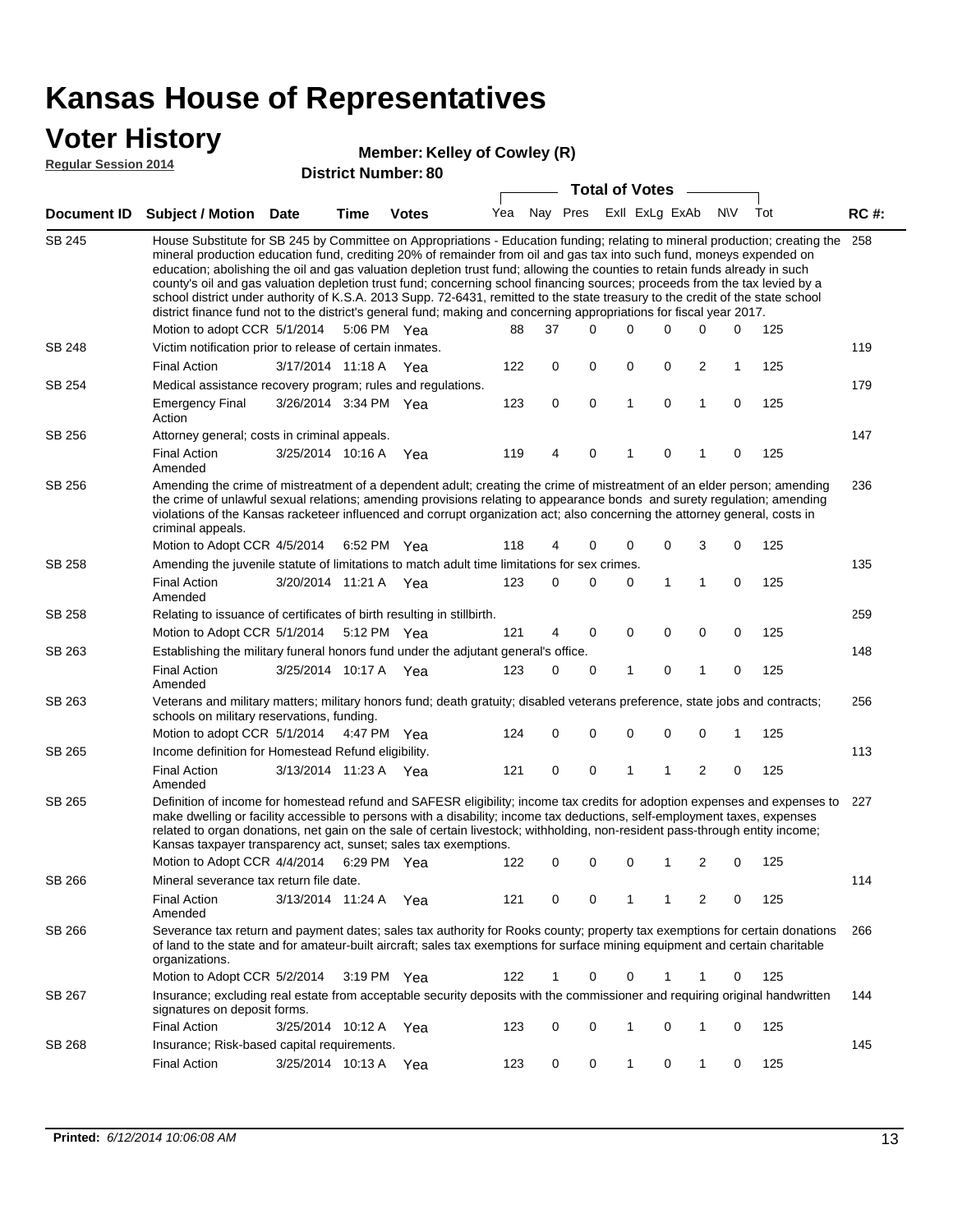### **Voter History**

**Regular Session 2014**

#### **Member: Kelley of Cowley (R)**

|               |                                                                                                                                                                                    |                       |             |           |     | <b>Total of Votes</b> |          |                |             |                |             |     |             |
|---------------|------------------------------------------------------------------------------------------------------------------------------------------------------------------------------------|-----------------------|-------------|-----------|-----|-----------------------|----------|----------------|-------------|----------------|-------------|-----|-------------|
| Document ID   | <b>Subject / Motion Date</b>                                                                                                                                                       |                       | Time        | Votes     | Yea | Nay Pres              |          | Exll ExLg ExAb |             |                | <b>NV</b>   | Tot | <b>RC#:</b> |
| SB 271        | Amending the Kansas medicaid fraud control act.                                                                                                                                    |                       |             |           |     |                       |          |                |             |                |             |     | 176         |
|               | <b>Emergency Final</b><br><b>Action Amend</b>                                                                                                                                      | 3/26/2014 3:30 PM Yea |             |           | 123 | 0                     | 0        | 1              | $\mathbf 0$ | 1              | $\mathbf 0$ | 125 |             |
| SB 271        | Amending the Kansas medicaid fraud control act.                                                                                                                                    |                       |             |           |     |                       |          |                |             |                |             |     | 228         |
|               | Motion to Adopt CCR 4/4/2014 6:33 PM Yea                                                                                                                                           |                       |             |           | 122 | 0                     | 0        | 0              | 1           | $\overline{2}$ | 0           | 125 |             |
| SB 272        | Eliminating the 3% limit on controlled shooting area acreage in a county.                                                                                                          |                       |             |           |     |                       |          |                |             |                |             |     | 149         |
|               | <b>Final Action</b>                                                                                                                                                                | 3/25/2014 10:19 A Yea |             |           | 123 | 0                     | 0        | 1              | $\mathbf 0$ | 1              | $\mathbf 0$ | 125 |             |
| SB 273        | House Substitute for SB 273 by Committee on Transportation †Commercial vehicles; regulation and registration thereof.                                                              |                       |             |           |     |                       |          |                |             |                |             |     | 168         |
|               | Final Action Sub Bill 3/26/2014 11:00 A Yea<br>Amended                                                                                                                             |                       |             |           | 122 | 1                     | 0        | 1              | 0           | 1              | 0           | 125 |             |
| SB 273        | Regulation of commercial motor vehicles; exemption from rules and regulations of the Kansas corporation commission.                                                                |                       |             |           |     |                       |          |                |             |                |             |     | 265         |
|               | Motion to Adopt CCR 5/2/2014                                                                                                                                                       |                       | 3:10 PM Yea |           | 101 | 22                    | 0        | 0              |             |                | 0           | 125 |             |
| SB 274        | Political action committees, legislative leadership.                                                                                                                               |                       |             |           |     |                       |          |                |             |                |             |     | 169         |
|               | <b>Final Action</b><br>Amended                                                                                                                                                     | 3/26/2014 11:01 A Yea |             |           | 108 | 15                    | 0        | 1              | $\mathbf 0$ | 1              | 0           | 125 |             |
| <b>SB 278</b> | Establishing the state board of veterinary examiners within the animal health division of the Kansas department of agriculture<br>for a two-year period.                           |                       |             |           |     |                       |          |                |             |                |             |     | 127         |
|               | <b>Final Action</b>                                                                                                                                                                | 3/19/2014 11:24 A     |             | Yea       | 122 | 0                     | 0        | 0              | 1           | 2              | $\mathbf 0$ | 125 |             |
| SB 284        | Amending the Kansas 911 act.                                                                                                                                                       |                       |             |           |     |                       |          |                |             |                |             |     | 124         |
|               | <b>Final Action</b>                                                                                                                                                                | 3/17/2014 11:24 A     |             | Yea       | 121 | $\overline{2}$        | 0        | $\mathbf 0$    | $\mathbf 0$ | 2              | $\mathbf 0$ | 125 |             |
| SB 285        | Optometrists; prohibition against limiting payment for covered services to insurance plan amounts.                                                                                 |                       |             |           |     |                       |          |                |             |                |             |     | 150         |
|               | <b>Final Action</b><br>Amended                                                                                                                                                     | 3/25/2014 10:20 A Yea |             |           | 123 | 0                     | 0        | 1              | 0           | 1              | 0           | 125 |             |
| SB 286        | Extending sunset date on certain agriculture fees from July 1, 2015, to July 1, 2019.                                                                                              |                       |             |           |     |                       |          |                |             |                |             |     | 151         |
|               | <b>Final Action</b><br>Amended                                                                                                                                                     | 3/25/2014 10:23 A     |             | Nav       | 76  | 47                    | 0        | 1              | $\mathbf 0$ | 1              | $\mathbf 0$ | 125 |             |
| SB 286        | Agriculture; extending sunset date on certain agriculture fees from July 1, 2015, to July 1, 2018; national day of the cowboy;<br>establishing the local food and farm task force. |                       |             |           |     |                       |          |                |             |                |             |     | 264         |
|               | Motion to adopt CCR 5/2/2014 3:04 PM Nav                                                                                                                                           |                       |             |           | 102 | 21                    | 0        | 0              | 1           | 1              | 0           | 125 |             |
| SB 306        | Modernizing certain insurance laws to allow use of additional investments.                                                                                                         |                       |             |           |     |                       |          |                |             |                |             |     | 173         |
|               | <b>Emergency Final</b>                                                                                                                                                             | 3/26/2014 3:26 PM Yea |             |           | 123 | 0                     | 0        | 1              | 0           | 1              | $\mathbf 0$ | 125 |             |
|               | Action                                                                                                                                                                             |                       |             |           |     |                       |          |                |             |                |             |     |             |
| <b>SB 308</b> | Updating the Kansas no-call act.                                                                                                                                                   |                       |             |           |     |                       |          |                |             |                |             |     | 138         |
|               | <b>Final Action</b>                                                                                                                                                                | 3/21/2014 10:15 A     |             | <b>NV</b> | 117 | 0                     | 0        | 0              | 1           | 6              | 1           | 125 |             |
| SB 309        | Health insurance coverage for qualified professional associations.                                                                                                                 |                       |             |           |     |                       |          |                |             |                |             |     | 182         |
|               | <b>Emergency Final</b><br>Action                                                                                                                                                   | 3/26/2014 3:38 PM Yea |             |           | 122 | 1                     | 0        | 1              | $\mathbf 0$ | 1              | $\mathbf 0$ | 125 |             |
| SB 310        | Grand juries; crimes to consider; amendment of indictment.                                                                                                                         |                       |             |           |     |                       |          |                |             |                |             |     | 180         |
|               | <b>Emergency Final</b><br>Action                                                                                                                                                   | 3/26/2014 3:35 PM Yea |             |           | 122 |                       | 0        |                | 0           | 1              | 0           | 125 |             |
| SB 311        | Increasing the noneconomic damages cap and changing rules related to expert evidence.                                                                                              |                       |             |           |     |                       |          |                |             |                |             |     | 142         |
|               | <b>Final Action</b><br>Amended                                                                                                                                                     | 3/24/2014 10:17 A Yea |             |           | 119 | 3                     | $\Omega$ | 0              | 0           | 3              | 0           | 125 |             |
| SB 311        | Increasing the noneconomic damages cap, changing rules related to expert evidence and repealing statutes pertaining to<br>collateral source benefits.                              |                       |             |           |     |                       |          |                |             |                |             |     | 203         |
|               | Motion to adopt CCR 4/3/2014 6:15 PM Yea                                                                                                                                           |                       |             |           | 120 | 4                     | 0        | 0              | 0           | 1              | 0           | 125 |             |
| SB 321        | Return of premiums separate from notice of denial of coverage.                                                                                                                     |                       |             |           |     |                       |          |                |             |                |             |     | 146         |
|               | <b>Final Action</b>                                                                                                                                                                | 3/25/2014 10:15 A Yea |             |           | 123 | 0                     | 0        | 1              | 0           | $\mathbf{1}$   | 0           | 125 |             |
| SB 329        | Clarifying court orders relating to parents in juvenile offender cases.<br><b>Final Action</b><br>Amended                                                                          | 3/20/2014 11:23 A Yea |             |           | 123 | 0                     | 0        | 0              | 1           | 1              | 0           | 125 | 136         |
|               |                                                                                                                                                                                    |                       |             |           |     |                       |          |                |             |                |             |     |             |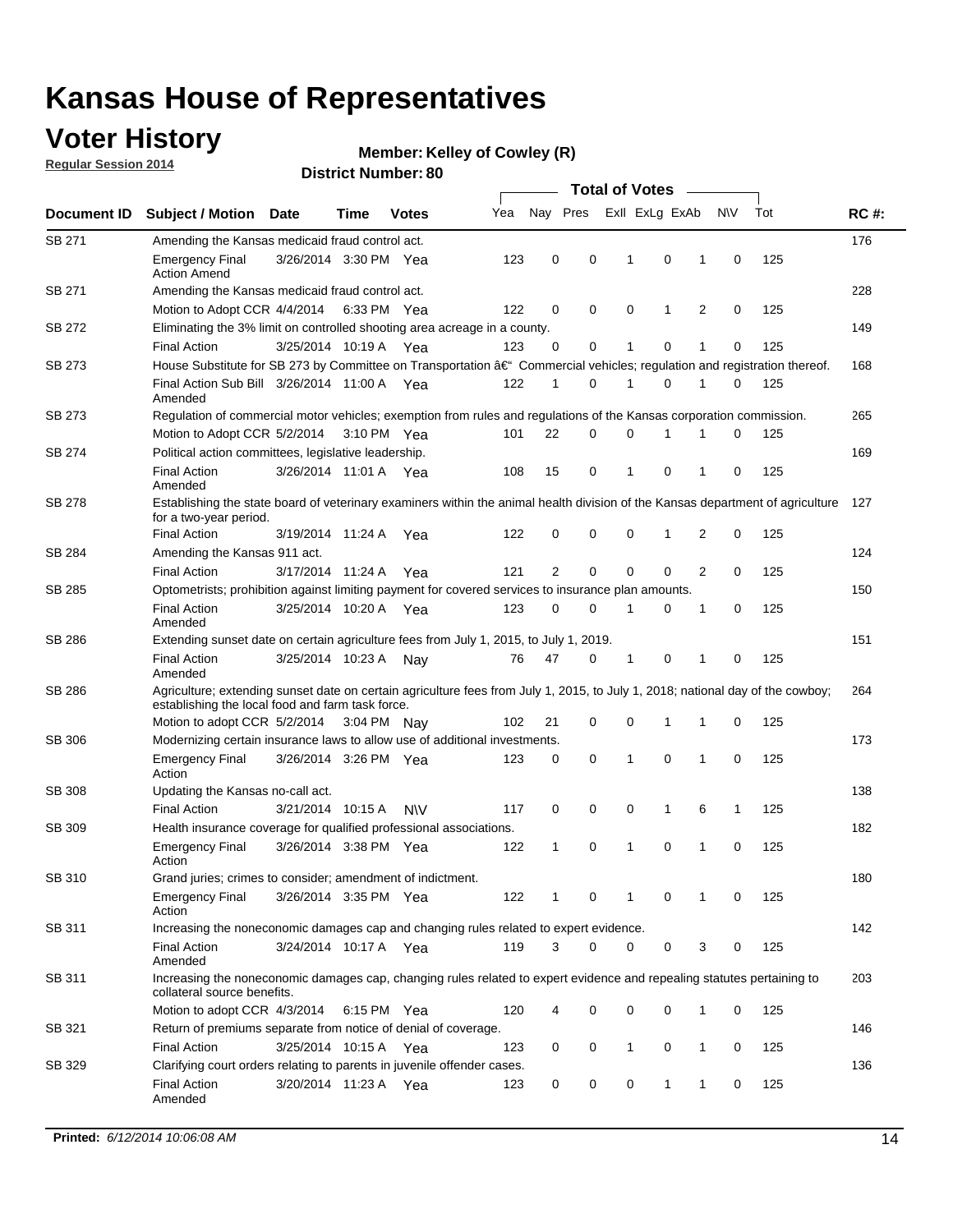### **Voter History**

**Regular Session 2014**

**Member: Kelley of Cowley (R)** 

|                 | <b>Total of Votes</b>                                                                                                                                              |                       |             |              |     |              |          |                |             |   |     |     |             |
|-----------------|--------------------------------------------------------------------------------------------------------------------------------------------------------------------|-----------------------|-------------|--------------|-----|--------------|----------|----------------|-------------|---|-----|-----|-------------|
| Document ID     | <b>Subject / Motion</b>                                                                                                                                            | Date                  | Time        | <b>Votes</b> | Yea |              | Nay Pres | Exll ExLg ExAb |             |   | N\V | Tot | <b>RC#:</b> |
| SB 329          | Clarifying court orders relating to parents in juvenile offender cases and changing the statute of limitations on certain juvenile<br>offenses.                    |                       |             |              |     |              |          |                |             |   |     |     | 242         |
|                 | Motion to adopt CCR 4/30/2014 3:23 PM Yea                                                                                                                          |                       |             |              | 122 | 1            | 0        | 1              | 1           | 0 | 0   | 125 |             |
| SB 344          | Special permits, oversized loads, transportation of hay or feed stuffs.                                                                                            |                       |             |              |     |              |          |                |             |   |     |     | 152         |
|                 | <b>Final Action</b><br>Amended                                                                                                                                     | 3/25/2014 10:24 A     |             | Yea          | 122 | $\mathbf{1}$ | 0        | 1              | $\mathbf 0$ | 1 | 0   | 125 |             |
| SB 349          | Boiler safety act; deputy inspectors.                                                                                                                              |                       |             |              |     |              |          |                |             |   |     |     | 128         |
|                 | <b>Final Action</b><br>Amended                                                                                                                                     | 3/19/2014 11:25 A     |             | Yea          | 119 | 3            | 0        | 0              | -1          | 2 | 0   | 125 |             |
| SB 349          | Board of technical professions; recodification of professions and scope of practice, other; boiler safety act, deputy<br>inspectors.                               |                       |             |              |     |              |          |                |             |   |     |     | 215         |
|                 | Motion to Adopt CCR 4/4/2014                                                                                                                                       |                       | 10:02 A     | Yea          | 112 | 11           | 0        | 1              | $\mathbf 0$ | 1 | 0   | 125 |             |
| SB 351          | Vehicle identification numbers; penalties; damages.                                                                                                                |                       |             |              |     |              |          |                |             |   |     |     | 153         |
|                 | <b>Final Action</b>                                                                                                                                                | 3/25/2014 10:25 A     |             | Yea          | 123 | 0            | 0        | $\mathbf{1}$   | 0           | 1 | 0   | 125 |             |
| SB 357          | Increasing the number of allowable hunter education deferrals.                                                                                                     |                       |             |              |     |              |          |                |             |   |     |     | 154         |
|                 | <b>Final Action</b><br>Amended                                                                                                                                     | 3/25/2014 10:26 A     |             | Yea          | 97  | 26           | 0        | 1              | 0           | 1 | 0   | 125 |             |
| SB 357          | Authorizing land purchases by the state; amending process state uses to address seized wildlife; increasing the number of<br>allowable hunter education deferrals. |                       |             |              |     |              |          |                |             |   |     |     | 275         |
|                 | Motion to Adopt CCR 5/2/2014                                                                                                                                       |                       | 7:53 PM Yea |              | 113 | 11           | 0        | 0              | 0           | 1 | 0   | 125 |             |
| SB 359          | Relating to asbestos-related liability.                                                                                                                            |                       |             |              |     |              |          |                |             |   |     |     | 177         |
|                 | <b>Emergency Final</b><br>Action                                                                                                                                   | 3/26/2014 3:32 PM Yea |             |              | 94  | 29           | 0        | $\mathbf{1}$   | 0           | 1 | 0   | 125 |             |
| SB 367          | Creating the student data privacy act.                                                                                                                             |                       |             |              |     |              |          |                |             |   |     |     | 186         |
|                 | <b>Emergency Final</b><br><b>Action Amend</b>                                                                                                                      | 3/26/2014 3:43 PM Yea |             |              | 119 | 4            | 0        | 1              | 0           | 1 | 0   | 125 |             |
| SB 367          | Creating the student data privacy act.                                                                                                                             |                       |             |              |     |              |          |                |             |   |     |     | 245         |
|                 | Motion to adopt CCR 4/30/2014 3:41 PM Yea                                                                                                                          |                       |             |              | 123 | 0            | 0        | 1              | 1           | 0 | 0   | 125 |             |
| SB 371          | Amending employment security law regarding disposition of penalty funds and disclosure of confidential information.                                                |                       |             |              |     |              |          |                |             |   |     |     | 129         |
|                 | <b>Final Action</b>                                                                                                                                                | 3/19/2014 11:27 A Yea |             |              | 90  | 32           | 0        | 0              | -1          | 2 | 0   | 125 |             |
| SB 372          | Amending the shared work unemployment compensation program; layoff aversion.                                                                                       |                       |             |              |     |              |          |                |             |   |     |     | 155         |
|                 | <b>Final Action</b>                                                                                                                                                | 3/25/2014 10:28 A     |             | Yea          | 123 | 0            | 0        | $\mathbf{1}$   | 0           | 1 | 0   | 125 |             |
| SB 402          | Amending statutes related to the Kansas criminal justice information system committee.                                                                             |                       |             |              |     |              |          |                |             |   |     |     | 178         |
|                 | <b>Emergency Final</b><br>Action                                                                                                                                   | 3/26/2014 3:33 PM Yea |             |              | 123 | 0            | 0        | $\mathbf{1}$   | 0           | 1 | 0   | 125 |             |
| SB 423          | Authorizing Department of Administration to sell Landon and Eisenhower state office buildings.                                                                     |                       |             |              |     |              |          |                |             |   |     |     | 233         |
|                 | <b>Final Action</b><br>Amended                                                                                                                                     | 4/5/2014              | 10:28 A     | Yea          | 66  | 55           | 0        | 0              | 0           | 4 | 0   | 125 |             |
| SB 424          | Amending the statutory requirements for a valid hospital lien.                                                                                                     |                       |             |              |     |              |          |                |             |   |     |     | 183         |
|                 | <b>Emergency Final</b><br>Action                                                                                                                                   | 3/26/2014 3:39 PM Yea |             |              | 115 | 8            | 0        | $\mathbf{1}$   | 0           | 1 | 0   | 125 |             |
| <b>SCR 1618</b> | Substitute for SCR 1618 by Committee on Federal and State Affairs -- State constitutional amendment authorizing raffles.                                           |                       |             |              |     |              |          |                |             |   |     |     | 170         |
|                 | Final Action Sub Bill 3/26/2014 11:06 A                                                                                                                            |                       |             | Nay          | 102 | 19           | 2        | 1              | 0           | 1 | 0   | 125 |             |
| <b>SCR 1620</b> | Port authority; creation in Stafford, Kansas.                                                                                                                      |                       |             |              |     |              |          |                |             |   |     |     | 234         |
|                 | <b>Final Action</b>                                                                                                                                                | 4/5/2014              | 10:29 A     | Yea          | 121 | 0            | 0        | 0              | 0           | 4 | 0   | 125 |             |